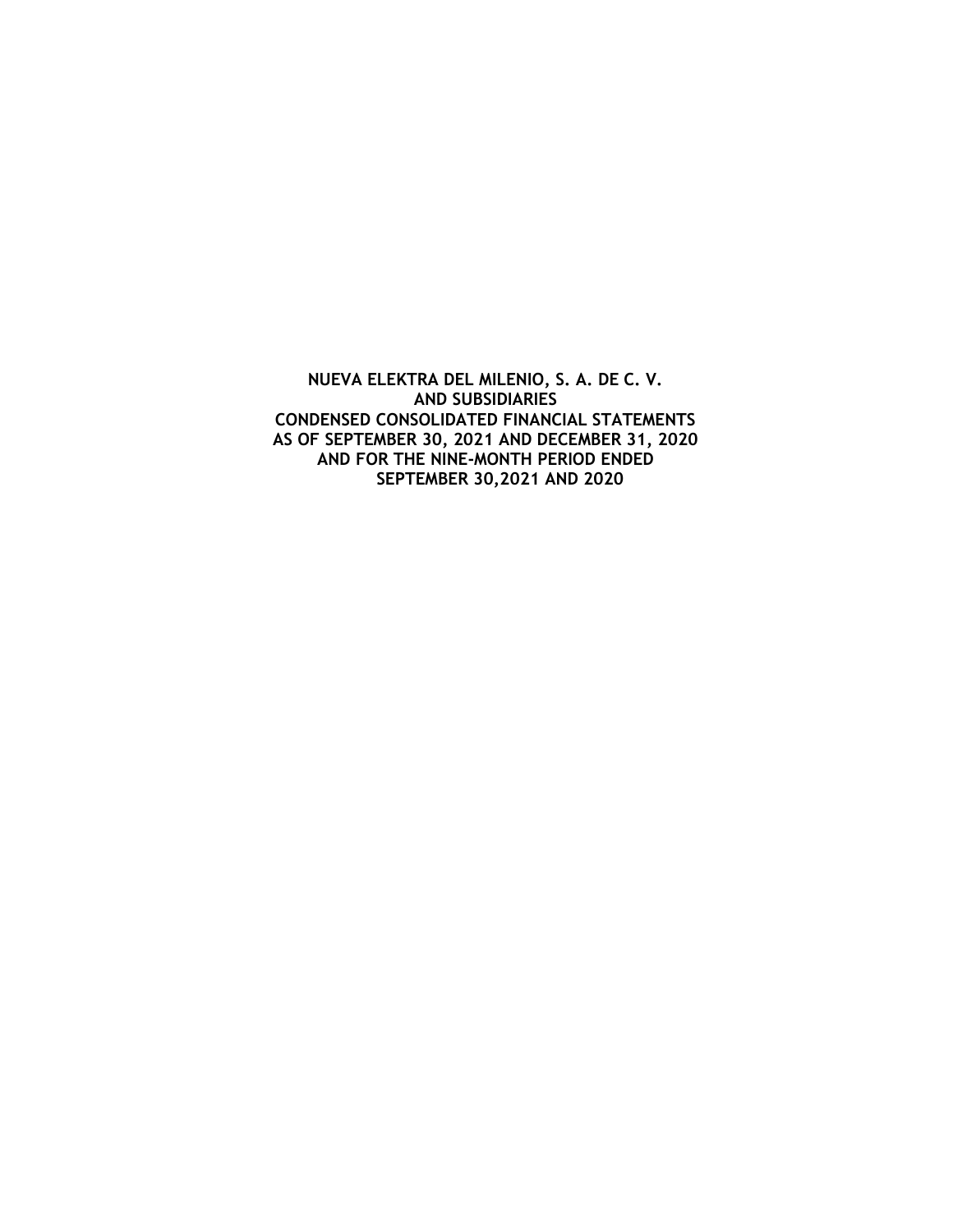### **Condensed consolidated financial statements as of September 30, 2021 and December 31, 2020 and for the nine-month period ended September 30, 2021 and 2020**

| Contents                                                 | Page      |
|----------------------------------------------------------|-----------|
| Condensed consolidated financial statements:             |           |
| Statements of financial position                         | 1 and $2$ |
| Statements of comprehensive income                       |           |
| Statements of changes in stockholders' equity            | 4         |
| <b>Statements of cash flows</b>                          | 5         |
| Notes to the condensed consolidated financial statements | 6 to 28   |

### **Table of contents**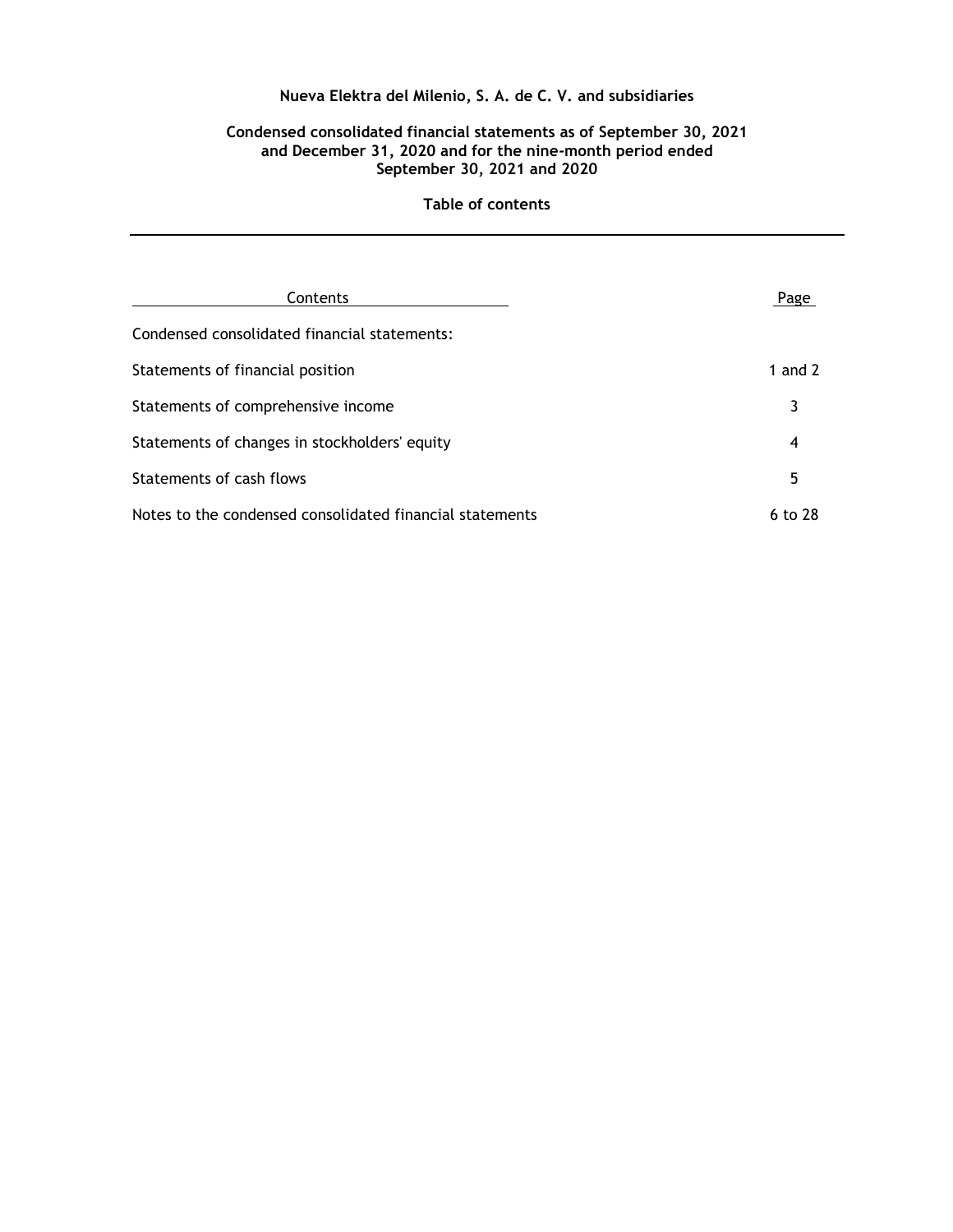# **Condensed consolidated statements of financial position September 30, 2021 and December 31, 2020 (Thousands of Mexican pesos)**

|                                                    | Note | 2021            | 2020             |
|----------------------------------------------------|------|-----------------|------------------|
| <b>Assets</b>                                      |      |                 |                  |
| Current                                            |      |                 |                  |
| Cash and cash equivalents                          |      | \$<br>6,294,516 | \$.<br>6,258,984 |
| Investments in securities                          | 5    | 6,782,809       | 4,279,526        |
|                                                    |      | 13,077,325      | 10,538,510       |
| Accounts receivables:                              |      |                 |                  |
| <b>Related parties</b>                             | 7    | 36,202,839      | 20,407,453       |
| Accounts receivables, net                          | 6    | 1,497,739       | 1,204,031        |
| Senior notes service reserve                       |      | 639,359         |                  |
| Account receivable with collateral                 |      |                 |                  |
| agent                                              |      | 761,939         |                  |
| Other accounts receivables                         |      | 5,035,971       | 4,108,165        |
|                                                    |      | 44,137,847      | 25,719,649       |
| Inventories                                        | 8    | 9,331,618       | 6,267,898        |
| Prepayments                                        |      | 2,329,385       | 1,331,976        |
| Assets held for sale                               |      | 36,326          | 268,551          |
| <b>Total current assets</b>                        |      | 68,912,501      | 44,126,584       |
| Investments in securities                          | 5    | 1,922,575       | 1,861,463        |
| <b>Related parties</b>                             | 7    | 6,198,875       | 16,852,077       |
| Investment in stores, furniture and equipment, net | 9    | 4,227,160       | 4,286,985        |
| Right-of-use assets                                | 10   | 8,623,909       | 8,210,065        |
| Deferred income tax                                |      | 2,016,102       | 1,757,209        |
| Investment in associates                           |      | 1,082,770       | 961,862          |
| Other assets                                       |      | 298,080         | 251,636          |
|                                                    |      | 24,369,471      | 34, 181, 297     |
| <b>Total assets</b>                                |      | 93,281,972<br>S | 78,307,881       |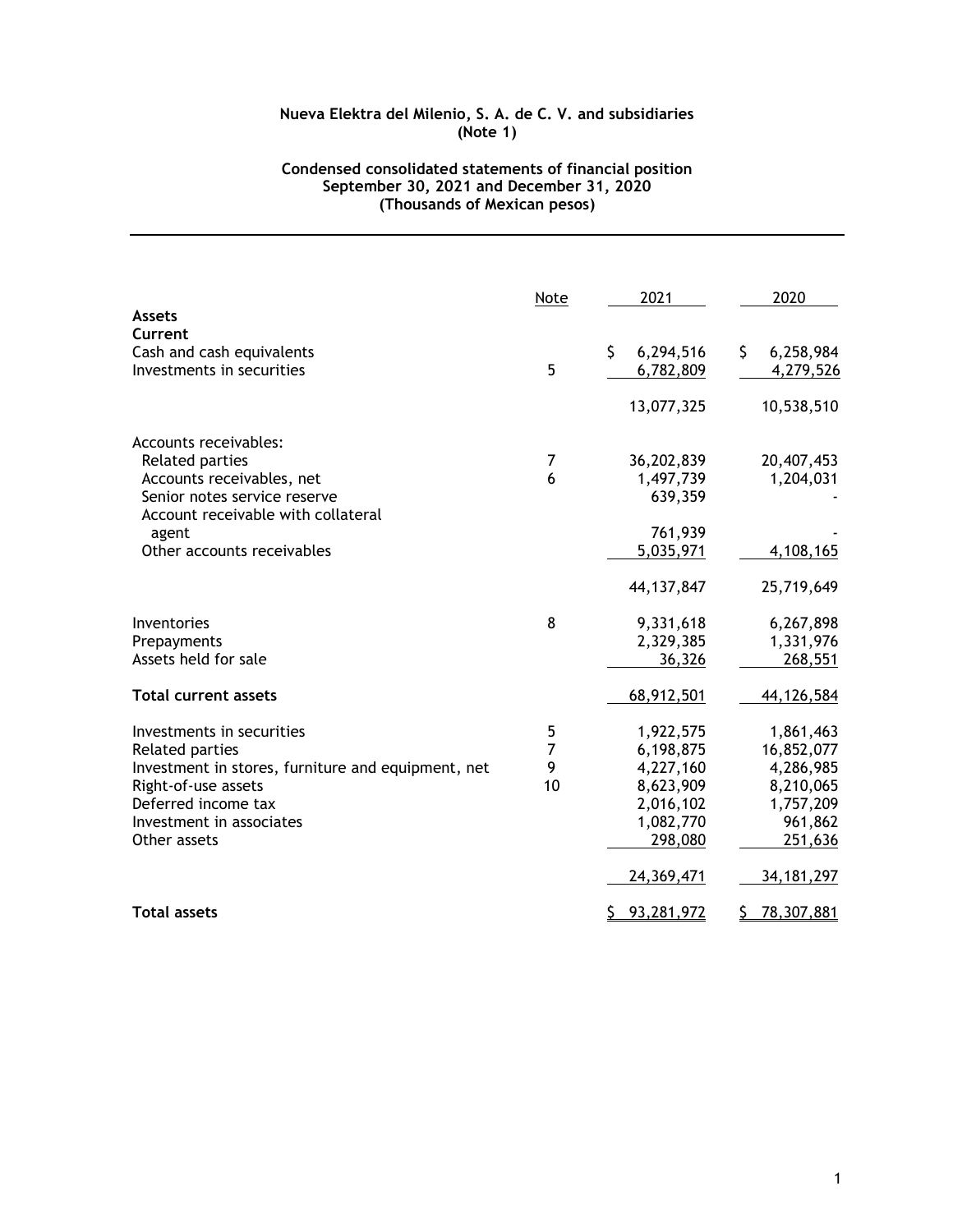### **Condensed consolidated statements of financial position (continued) September 30, 2021 and December 31, 2020 (Thousands of Mexican pesos)**

|                                            | Note           | 2021            | 2020            |
|--------------------------------------------|----------------|-----------------|-----------------|
| <b>Liabilities</b>                         |                |                 |                 |
| Current                                    |                |                 |                 |
| Trade payables                             |                | \$<br>6,695,075 | \$<br>4,840,418 |
| <b>Related parties</b>                     | $\overline{7}$ | 29,707,048      | 30,771,591      |
| Provisions                                 |                | 1,854,412       | 1,826,660       |
| Leases                                     | 10             | 1,368,853       | 1,112,481       |
| Other payables                             | 13             | 4,841,872       | 4,542,956       |
| <b>Total current liabilities</b>           |                | 44,467,260      | 43,094,106      |
| <b>Non-current liabilities</b>             |                |                 |                 |
| Senior notes                               | 12             | 10,007,059      |                 |
| Leases                                     | 10             | 8,237,770       | 7,850,522       |
| Contributions for future capital increases | $14-c$         | 2,268,202       | 2,268,202       |
| Income tax payable                         |                | 766,251         | 1,126,056       |
| Other liabilities                          |                | 448,349         | 103,205         |
|                                            |                | 21,727,631      | 11,347,985      |
| <b>Total liabilities</b>                   |                | 66,194,891      | 54,442,091      |
| <b>Stockholders' equity</b>                | 14             |                 |                 |
| Capital stock                              |                | 4,373,858       | 4,373,858       |
| Legal reserve                              |                | 201,509         | 201,509         |
| Retained earnings                          |                | 14,537,709      | 12,096,262      |
| Other comprehensive income                 |                | 7,973,959       | 7,194,022       |
| Total controlling equity                   |                | 27,087,035      | 23,865,651      |
| Total non-controlling equity               |                | 46              | 139             |
| <b>Total stockholders' equity</b>          |                | 27,087,081      | 23,865,790      |
| Total liabilities and stockholders' equity |                | 93,281,972<br>S | 78,307,881<br>S |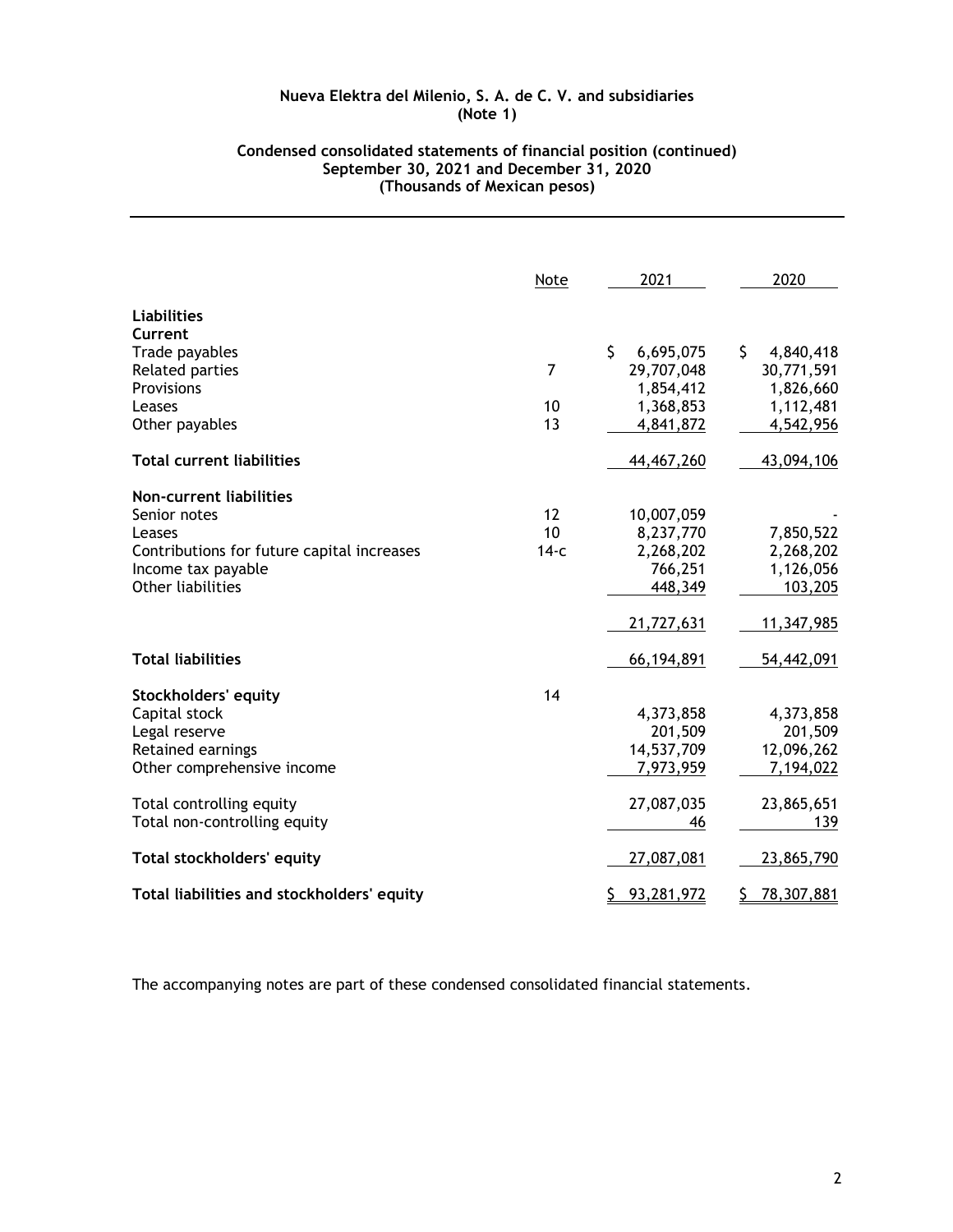### **Condensed consolidated statements of comprehensive income For the nine-month period ended September 30, 2021 and 2020 (Thousands of Mexican pesos)**

|                                                                                                                                    | Note           | 2021                                                      | 2020                                                           |
|------------------------------------------------------------------------------------------------------------------------------------|----------------|-----------------------------------------------------------|----------------------------------------------------------------|
| Net sales and revenue from services<br>Cost of sales                                                                               | 7 and 15<br>15 | \$48,636,370<br>25,238,691                                | 47,880,502<br>S.<br>21,930,991                                 |
| <b>Gross profit</b>                                                                                                                |                | 23,397,679                                                | 25,949,511                                                     |
| Selling and administrative expenses<br>Depreciation and amortization<br>Other income, net                                          | 7              | 16,735,126<br>2,594,209<br>(96, 665)                      | 19,819,438<br>2,499,557<br>(115, 565)                          |
| Total expenses                                                                                                                     |                | 19,232,670                                                | 22,203,430                                                     |
| <b>Profit from operations</b>                                                                                                      |                | 4,165,009                                                 | 3,746,081                                                      |
| Comprehensive financial results:<br>Interest income<br>Interest expense<br>Exchange gain, net<br>Gain (loss) on investments        | 7              | 1,934,898<br>(1, 523, 338)<br>65,317<br>99,258<br>576,135 | 1,803,717<br>(1, 240, 454)<br>234,584<br>(108, 699)<br>689,148 |
| Equity in the net profit of associated<br>companies                                                                                |                | 103,554                                                   | 49,996                                                         |
| Profit before income tax                                                                                                           |                | 4,844,698                                                 | 4,485,225                                                      |
| Income tax                                                                                                                         | 16             | (1, 273, 337)                                             | (807, 341)                                                     |
| Profit before discontinued operations                                                                                              |                | 3,571,361                                                 | 3,677,884                                                      |
| Loss from discontinued operations                                                                                                  | 11             | (129, 974)                                                | (436, 498)                                                     |
| Net profit for the period                                                                                                          |                | 3,441,387                                                 | 3,241,386                                                      |
| Other comprehensive income (OCI):<br>Exchange gains arising on translation of foreign<br>operations in subsidiaries and associates | $14-g$         | 779,937                                                   | 3,504,677                                                      |
| Total comprehensive income for the period                                                                                          |                | 4,221,324<br>Ş.                                           | 6,746,063<br>Ş.                                                |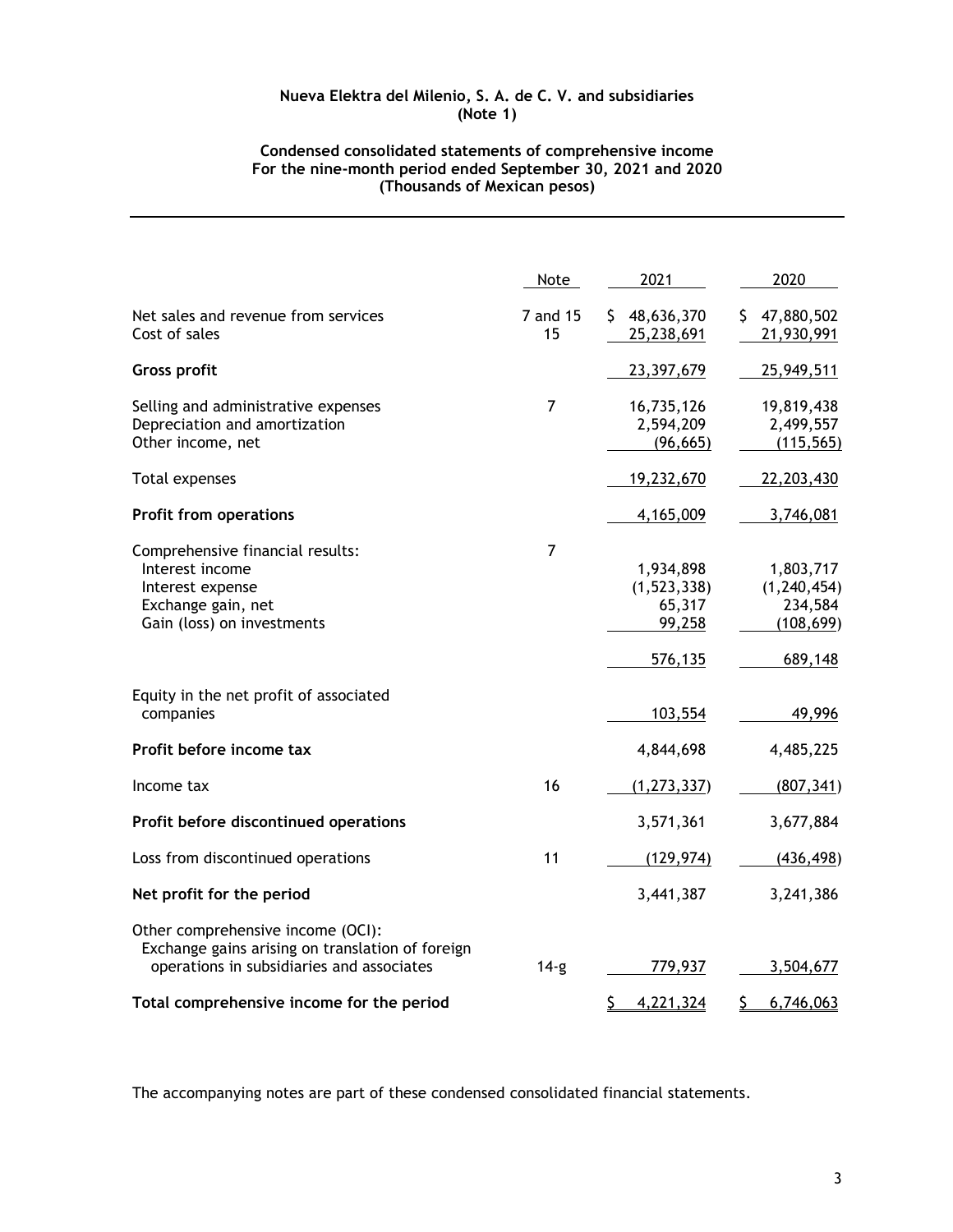#### **Condensed consolidated statements of changes in stockholders' equity For nine-month period ended September 30, 2021 and 2020 (Thousands of Mexican pesos)**

|                                                                |   | Capital stock | Legal reserve |   | Retained<br>earnings |   | Other<br>comprehensive<br>income | Total<br>controlling<br>equity |
|----------------------------------------------------------------|---|---------------|---------------|---|----------------------|---|----------------------------------|--------------------------------|
| Balances at December 31, 2019                                  | S | 4,373,858     | \$<br>201,509 | S | 10,642,197           | S | 6,072,121                        | \$21,289,685                   |
| Dividends payments<br>Comprehensive income for the year        |   |               |               |   | (2, 200, 000)        |   |                                  | (2, 200, 000)                  |
| (Notes 2-e and $14-g$ )                                        |   |               |               |   | 3,241,386            |   | 3,504,677                        | 6,746,063                      |
| Balances at September 30, 2020                                 |   | 4,373,858     | 201,509       |   | 11,683,583           |   | 9,576,798                        | 25,835,748                     |
| Balances at December 31, 2020                                  |   | 4,373,858     | 201,509       |   | 12,096,262           |   | 7,194,022                        | 23,865,651                     |
| Dividends payments                                             |   |               |               |   | (999, 940)           |   |                                  | (999, 940)                     |
| Comprehensive income for the period<br>(Notes 2-e and $14-g$ ) |   |               |               |   | 3,441,387            |   | 779,937                          | 4,221,324                      |
| Balances at September 30, 2021                                 |   | 4,373,858     | 201,509       |   | 14,537,709           |   | 7,973,959                        | 27,087,035                     |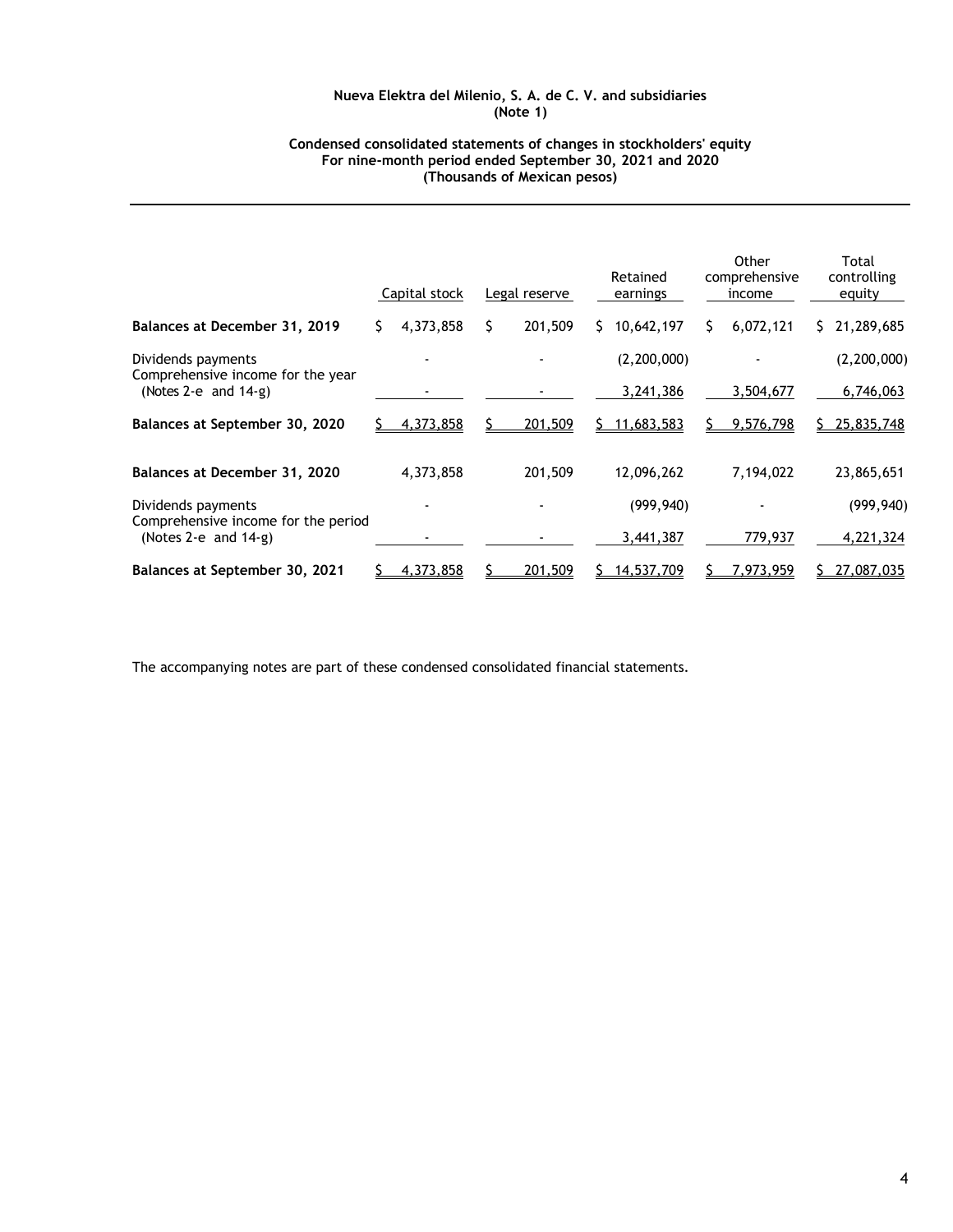|                                                                                      | 2021            | 2020            |
|--------------------------------------------------------------------------------------|-----------------|-----------------|
| <b>Operating activities</b>                                                          |                 |                 |
| Profit before income tax                                                             | \$<br>4,844,698 | 4,485,225<br>\$ |
| Items related to investment activities:                                              |                 |                 |
| Depreciation and amortization                                                        | 2,594,209       | 2,499,557       |
| Interest income                                                                      | (1,934,898)     | (1,803,717)     |
| Other items not realized                                                             | (186, 309)      | 25,306          |
| Items related with financing activities:                                             |                 |                 |
| Interest expense                                                                     | 1,523,338       | 1,240,454       |
|                                                                                      | 6,841,038       | 6,446,825       |
| Variations in:                                                                       |                 |                 |
| Increase in inventories                                                              | (3,026,900)     | (622, 309)      |
| Increase receivables and other assets                                                | (9,317,207)     | (3,926,196)     |
| Increase in liabilities                                                              | 1,908,765       | 742,048         |
| Income tax payment                                                                   | (2,087,119)     | (784, 353)      |
| Net cash flows from operating activities                                             | (5,681,424)     | 1,856,015       |
| Investment activities                                                                |                 |                 |
| (Increase) decrease in Investments                                                   | (2,503,283)     | 1,711,716       |
| Investment in stores, furniture and equipment                                        | (1, 140, 697)   | (614, 562)      |
| Interest collected                                                                   | 1,592,574       | 1,412,461       |
| Other                                                                                | (5,075)         | 16,489          |
| Net cash flows from investment activities                                            | (2,056,481)     | 2,526,104       |
| Cash flows to apply in financing activities                                          | (7, 737, 905)   | 4,382,119       |
| <b>Financing activities</b>                                                          |                 |                 |
| Proceeds from debt                                                                   | 10,112,399      |                 |
| Lease payments                                                                       | (1,703,056)     | (1,435,290)     |
| Dividends payment                                                                    | (999, 940)      | (2, 200, 000)   |
| Interest paid                                                                        | 497,961         | 322,378         |
| Net cash flows from financing activities                                             | 7,907,366       | (3, 312, 912)   |
|                                                                                      |                 |                 |
| Net increase in cash and cash equivalents<br>Effect of exchange rate changes on cash | 169,461         | 1,069,207       |
| and cash equivalents                                                                 | (133, 929)      | (144, 870)      |
| Cash and cash equivalents at beginning of year                                       | 6,258,984       | 3,563,093       |
|                                                                                      |                 |                 |
| Cash and cash equivalents at end of the period                                       | \$<br>6,294,516 | \$<br>4,487,430 |

### **Condensed consolidated Statements of cash flows For nine-month period ended September 30, 2021 and 2020 (Thousands of Mexican pesos)**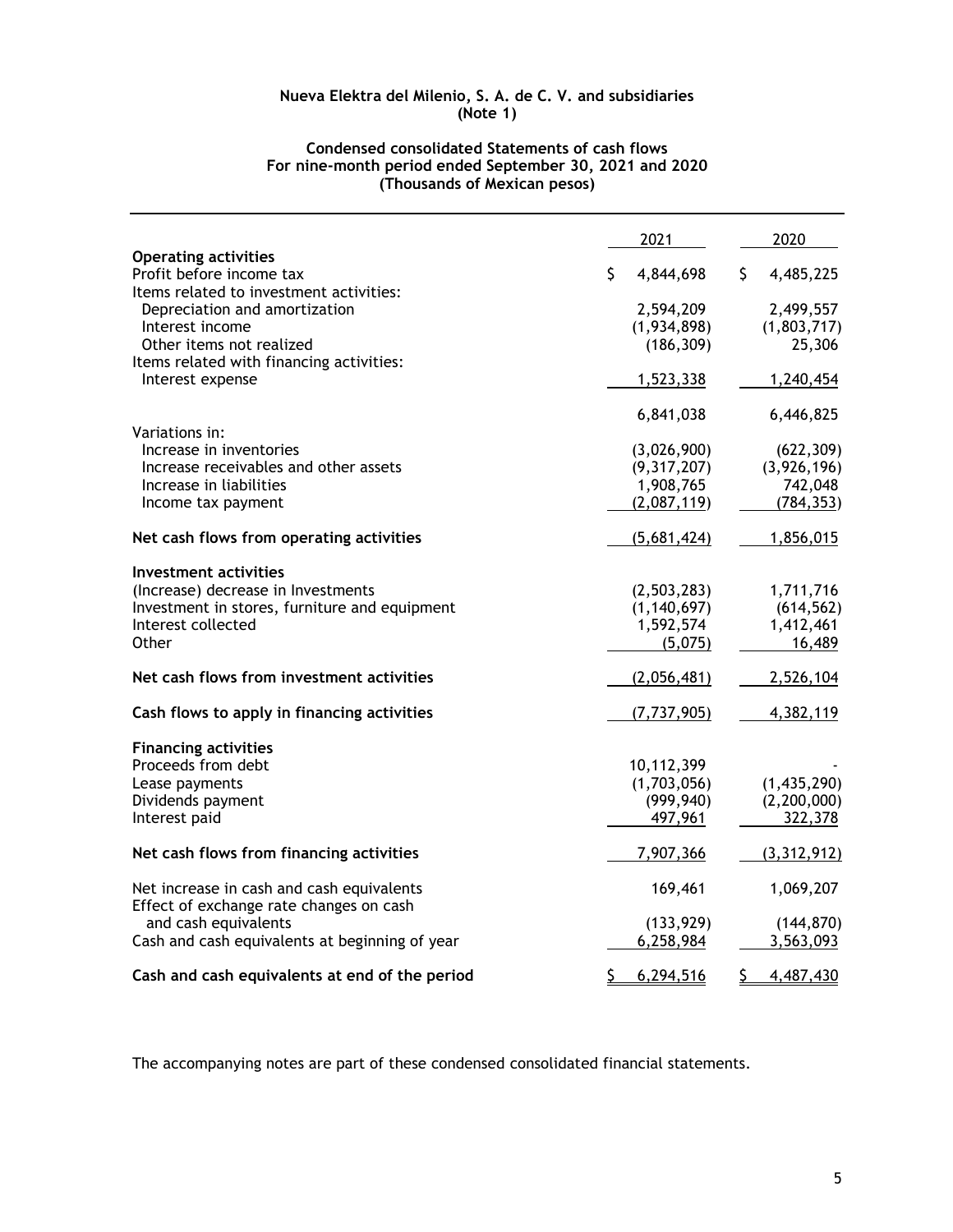**Notes to the condensed consolidated financial statements September 30, 2021 and December 31, 2020 and for the nine-month period ended September 30, 2021 and 2020 (Thousands of Mexican Pesos)**

# **1. Activity**

The main activity of Nueva Elektra del Milenio, S. A. de C. V. (NEM) and subsidiaries (the Company) (Subsidiary of Grupo Elektra, S. A. B. de C. V.), is the sales of motorcycles, consumer electronics furniture, household appliances, mobile phones, telephony, transportation equipment and computers, among other products, as well as provision of electronic money transfers, extended warranties and mobile phone airtime among other services, through a chain of 1,275 stores in Mexico and Central America; and affiliate lending and services provider.

NEM is *a sociedad anόnima de capital variable*, organized and existing under the laws of Mexico. NEM's registered office is Av. FFCC de Río Frío N° 419 BW, Col. Fraccionamiento Industrial del Moral 1, Iztapalapa, C.P. 09319, Mexico City, Mexico and its principal executive office is located at Av. Insurgentes Sur No. 3579 Tower I, Col. Tlalpan La Joya, C.P. 14000, Mexico City, Mexico.

Relevant event

I. Impact of the COVID-19 Pandemic

 On March 11, 2020, the World Health Organization categorized the outbreak of SARS-CoV2 (COVID-19) as a pandemic. Subsequently, on March 30, 2020, the Mexican federal government declared a health emergency, announcing the implementation of several protective measures, including the suspension of any and all non-essential activities and a voluntary lockdown. Similar protective measures, including the suspension of any and all non-essential activities, have been implemented in certain Mexican states and in Mexico City in 2020.

 As of the date of this report, we have growth rates that place us below pre-pandemic levels, with inflation data above the Central Bank's target, with expectations of interest rate hikes in the near future, so the impact on the Company's results in the long term, both directly and indirectly, through repercussions on customers, counterparties, suppliers and other stakeholders, will depend, among others, on the duration of the COVID-19 pandemic, compliance with the vaccination plan, the appearance of variants that may lead authorities to take protective measures, such as suspension of non-essential activities and confinement.

 The Mexican commercial sector in general has been significantly affected by the containment measures imposed in response to the COVID-19 pandemic, and retailers that do not have a mature strategy for their digital channels were the hardest hit. The COVID-19 pandemic drove the growth of e-commerce, which partly offset the impact of COVID-19 on the Company's business and financial performance, given the investment in the onmi-channel strategy and digital channels launched by the Company more than four years ago.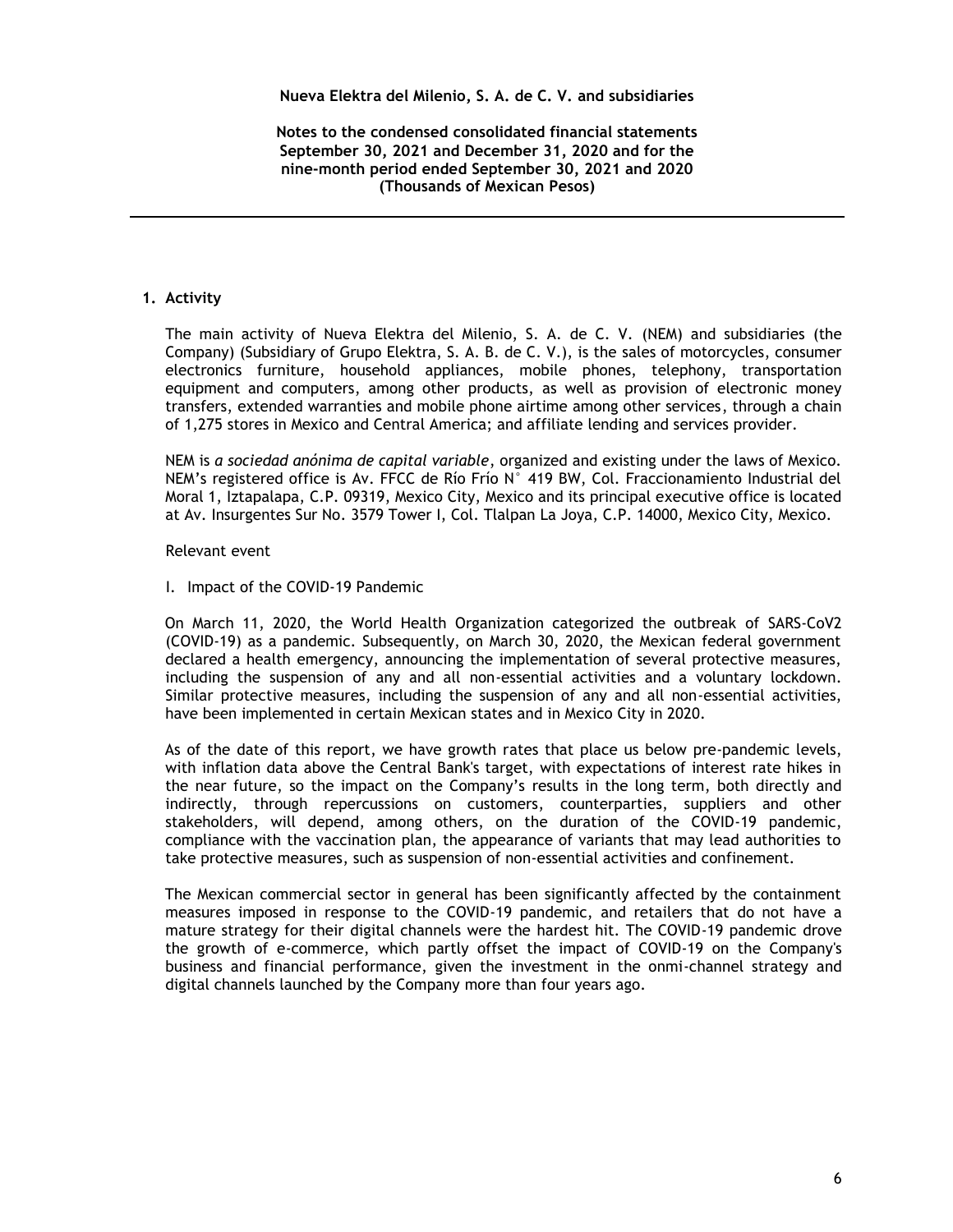On the other hand, we continue to take steps at our touchpoints to protect their customers and their employees from exposure to COVID-19. Among such measures, each Elektra store has implemented certain restrictions or requirements for its in-store customers, including:

•mandatory wearing of masks;

- •disinfecting customers' hands before entering the store with an alcohol-based disinfectant provided by the store;
- •measuring body temperature;
- •disinfecting shoes with special wet carpets at the entrance; and

•limiting occupation.

II. Outsourcing Law

 On April 23, 2021 the Mexican Official Gazette published a presidential decree on the amendment to the rules regarding outsourcing, this legislation prohibits subcontracting personnel, but allows it if the services provided are specialized and such services are not part of the Company's corporate purposes or preponderant business activity.

As of the date of presentation of this report, the Company does not foresee material financial or fiscal adverse effects derived from the implementation of the aforementioned reform.

### **2. Basis of preparation of condensed consolidated financial statements**

a. Compliance with financial reporting standards

Until December 31, 2020 NEM was a private company and prepared non-consolidated financial statements to comply with legal and tax provisions requiring the presentation of the Company's financial statements as an independent legal entity and for their presentation to the Shareholders' Meeting, therefore, they did not include the consolidation of the financial statements of its subsidiaries, which were recognized under the equity method. Consolidated financial statements were not presented as they met the exception requirements for a sub-controller, established in NIF B-8 "Consolidated or combined financial statements".

On January 20, 2021, NEM, as originator, issued series 2021-1 Fixed Rate Notes Due 2028 ("Senior Notes") for US\$500 million (see Note 12), because of that the company prepare since such date condensed consolidated financial statements, in accordance with the Mexican Financial Reporting Standard NIF B-8 "Consolidated or combined financial statements". Additionally, the accompanying condensed consolidated financial statements have been prepared in accordance with the Mexican Financial Reporting Standard NIF B-9 "Interim Financial Reporting", because of that they do not include all the required information for annual financial statements in accordance with Mexican Financial Reporting Standards, (NIF for its acronym in Spanish), issued by the Mexican Council of Financial Reporting Standards (CINIF for its acronym in Spanish).

b. Use of estimates

The preparation of the financial statements in accordance with Mexican Financial Reporting Standards requires that use of certain estimations and assumptions to measure some amounts of the consolidated financial statements and to make the disclosures required therein. However, the actual results may differ from such estimations, therefore it is considered that the estimations and assumptions used where the adequate under the circumstances.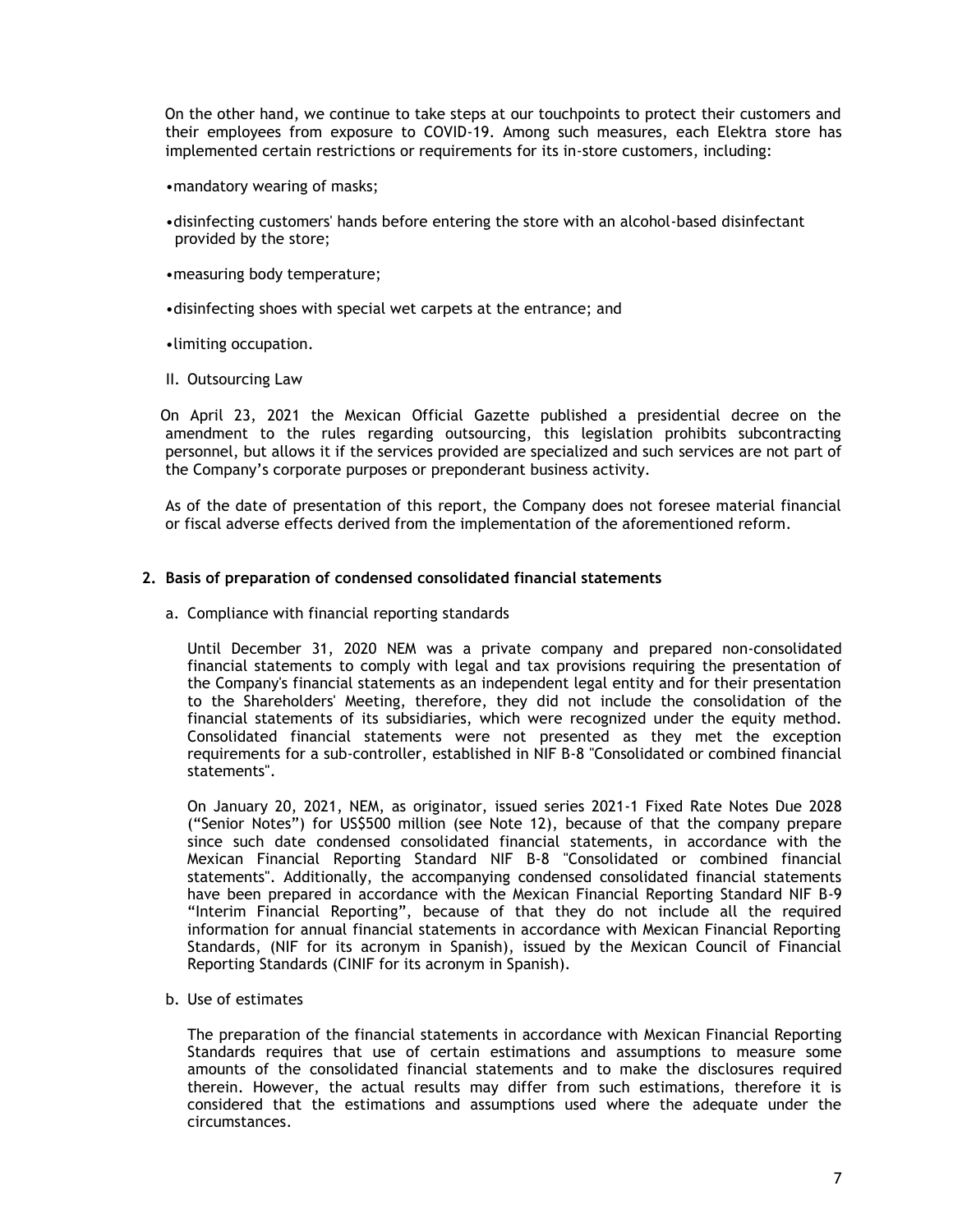The relevant key assumptions used in the determination of accounting estimates are reviewed periodically, and the relative effects, if any, are recognized in the same period and in the future periods affected. The key estimates are described in the following notes:

- Note 3-c Accounts receivable and allowance for expected credit losses. Evaluation of the probability of non-payment of accounts receivable.
- Note 3-g Allowance for inventory impairment losses. Determination of the net realizable value.
- Note 3-i Investment in shares of associates.
- Note 3-j Impairment in the value of long live assets and their disposal.
- Note 3-l Provisions. Identification and quantification of present obligations, determination of the present value of the obligation.
- Note 3-m Revenue recognition. Assessment of the timing of revenue recognition, over time or at a point in time, estimate of expected returns.
- Note 3-o Income tax. Provision of taxes on multiple jurisdictions.
- Note 3-p Contingencies. Assessment of the likelihood and amount of outgoing cash flows.
- c. Functional and reporting currency

The reporting currency in which the condensed consolidated financial statements of the Company is the Mexican peso. Since the Company maintains investments in subsidiaries abroad, the items included in the financial statements of each one of the entities comprising the Company are measured in the currency of the primary economic environment where each entity operates, that is, its "functional currency". The Company is exposed to a foreign currency translation risk.

For disclosure purposes in the condensed consolidated financial statements and related notes, when reference is made to pesos or "\$", it refers to Mexican pesos, and when it refers to dollars, it refers to dollars of the United States of America.

d. Consolidation

The condensed consolidated financial statements comprise the financial statements of NEM and its subsidiaries together with the equity in the net results of associates and joint ventures. The results of subsidiaries sold or acquired are included in the statement of comprehensive income to, or from the date on which control is transferred.

1. Subsidiaries

A subsidiary is an entity controlled, directly or indirectly, by NEM. Control is effective if, and only if, the following criteria is met:

- Power over the subsidiary
- Exposure or rights, to variable returns from its involvement with the subsidiary.
- The ability to use its power over the subsidiary to affect the amount of the Company's returns.

For the purposes of consolidation, accounting policies of subsidiaries have been changed where necessary to ensure consistency with the policies adopted by the Company.

When NEM ceases to have control, any retained interest in the entity is re-measured at its fair value at the date when control is lost; the change in carrying amount is recognized in profit or loss. The fair value is the initial carrying amount for the purposes of subsequently accounting for the retained interest as an associate, joint venture or financial asset. In addition, any amounts previously recognized in other comprehensive income in respect of that entity are accounted for as if the group has directly disposed of the related assets or liabilities. This may mean that amounts previously recognized in other comprehensive income are reclassified to profit or loss.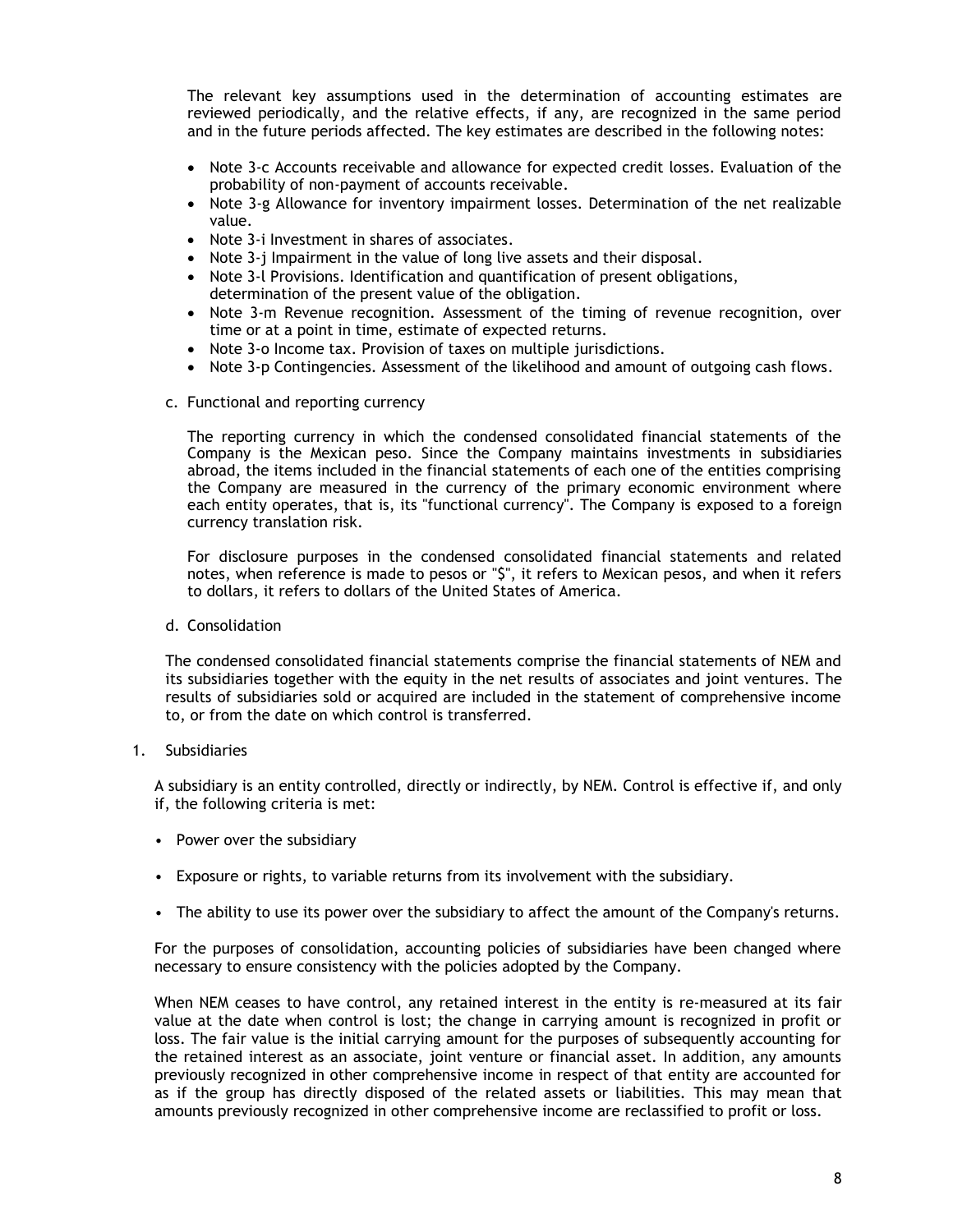Balances and transactions between the companies have been eliminated in consolidation.

The main subsidiaries of NEM are the following:

|                                                        | Percentage       |                      |
|--------------------------------------------------------|------------------|----------------------|
| Companv                                                | of equity $(\%)$ | Activity             |
| Elektra de Guatemala, S. A., a Guatemalan entity       | 100%             | Retail               |
| Comercializadora EKT, S. A. de C.V., a Honduran entity | 100%             | Retail               |
| EKT International Investment, Zrt., a Hungarian entity | 100%             | Intercompany lending |

#### 2. Associates

Associates are all entities over which the Company has significant influence but not control, that is, the faculty to just only participate in decisions of the financial and operating policies. It is presumed that significant influence exists if the Company possess directly or indirectly, 25% or more of the voting power in the associate, unless it can be clearly demonstrated that there is no such influence or that for other circumstances, a less participation, could be consider the existence of significant influence.

Investments in associates are initially recognized at cost and are subsequently accounted for using the equity method. The Company's investment in associates includes goodwill identified at time of purchase.

The Company's share of profits or losses after acquisition is recognized in the statement of comprehensive income, except when the losses exceed the Company's investment in the associate.

If there is objective evidence that the investment in an associate is impaired, the carrying amount of the investment is subject to impairment tests, by comparing the recoverable amount and the carrying value of the investment, which is recognized together with the participation in the results of associates.

The main associates companies of NEM are the following:

| Company                                                         | Percentage<br>of equity (%) | Activity                   |
|-----------------------------------------------------------------|-----------------------------|----------------------------|
| Proveedora AOS de Servicios, S. A. de C. V., a Mexican entity   | 33.5%                       | <b>Collection Services</b> |
| Banco Azteca de Honduras, S. A., a Honduran entity              | 29.1%                       | <b>Banking services</b>    |
| Inmuebles Ardoma, S. A. de C. V., a Mexican entity              | 10.2%                       | Real Estate                |
| Aerotaxis Metropolitanos, S. A. de C. V., a Mexican entity      | 5.0%                        | Air taxi Services          |
| Mercadotecnia Tezontle, S. A. de C. V., a Mexican entity        | 5.2%                        | Administrative Services    |
| Compañía Operadora de Teatros, S. A. de C. V., a Mexican entity | 4.6%                        | Real Estate                |
|                                                                 |                             |                            |

#### e. Segment information

The condensed financial information regarding business segments operated by the Company, whose operating results are reviewed in decision-making, is presented in Note 17.

f. Translation of foreign currency

According to the NIF B15 "The effects of changes in foreign exchange rates", transactions in foreign currencies are recorded at the exchange rates prevailing on the dates on which they are entered into. Assets and liabilities denominated in these currencies are stated in local currency, applying the exchange rates prevailing as of the date of the financial position statement. Differences arising from fluctuations in the exchange rates between the dates on which transactions are entered into and those on which they are settled or valued at the close of the period are applied to the results of the period.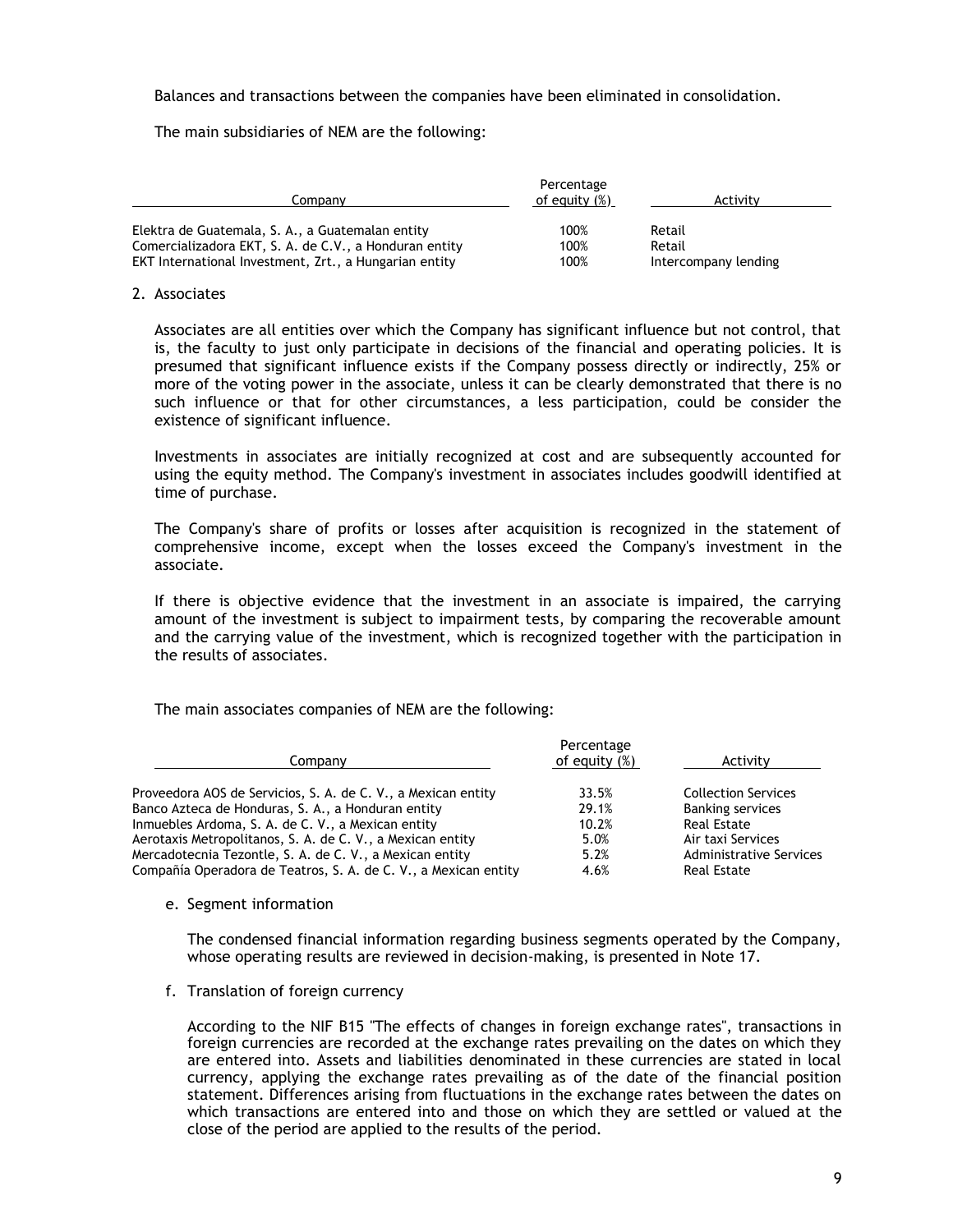The financial statements of the subsidiary companies abroad maintain a registry currency that matches the functional currency, which served as the base to convert foreign operations to the Company's presentation currency, considering that in these cases there was a noninflationary environment. The accumulated effect originated by the translation of such financial statements is presented within the stockholders' equity in the accumulative effect of foreign currency translation.

g. Condensed consolidated statement of comprehensive income

The condensed consolidated comprehensive income is presented in a single statement that includes the items that make up the net income or loss, including the other comprehensive results and the participation in the other comprehensive results of other entities.

Ordinary costs and expenses are presented according to their function because it is the practice of the sector to which the Company belongs to and allows knowing the gross profit margin.

Additionally, the operating income item is presented, this heading is the result of decreasing the net sales and sales income with the cost of sales and general expenses. This item is included since it contributes to a better understanding of the economic and financial performance of the Company. In addition, other expenses are included as it is considered convenient to present the amounts of activities that are not directly related to the Company's activities.

h. Condensed consolidated cash flows statements

The condensed consolidated statements of cash flows were prepared using the indirect method which consists in presenting the income before income taxes, then the changes on the working capital, investment activities and lastly the finance operation.

i. Accounting policies changes

NIF C-15 "Impairment in the value of long-lived assets and their disposition". It comes into effect for fiscal years beginning on January 1, 2022, its early application is allowed and supersedes Bulletin C-15 "Impairment in the value of long-lived assets and their disposition".

The relevant changes presented by this NIF in relation to the previous regulations and, mainly for convergence with the International Financial Reporting Standards (IFRS), are:

a) New examples of indications are added to assess whether there is an impairment;

b) the requirement to use a net sales price is changed to a fair value in terms of NIF B-17, "Determination of fair value", less disposal costs to carry out impairment tests;

c) the option of using estimates of future cash flows and a discount rate, in real terms;

d) standards are incorporated for the treatment of future cash flows in foreign currency in the determination of the recoverable amount;

NIF C-8, "Intangible Assets", is amended to indicate that the allocation of goodwill should be made at the level of a cash-generating unit (CGU) that is expected to benefit from the synergy of the business acquisition;

e) the recognition of goodwill impairment is incorporated in two steps: i) comparing the carrying amount of the CGU including goodwill with its recoverable amount, and if the latter is less, an impairment loss is generated; and ii) affecting this loss in the first instance to goodwill and later, if there is an excess, distributing it pro rata among the other long-term assets that are part of the CGU;

f) the calculation of impairment is eliminated through the perpetual value of intangible assets with indefinite useful lives, which are part of the pro rata distribution of other longlived assets that are part of the CGU;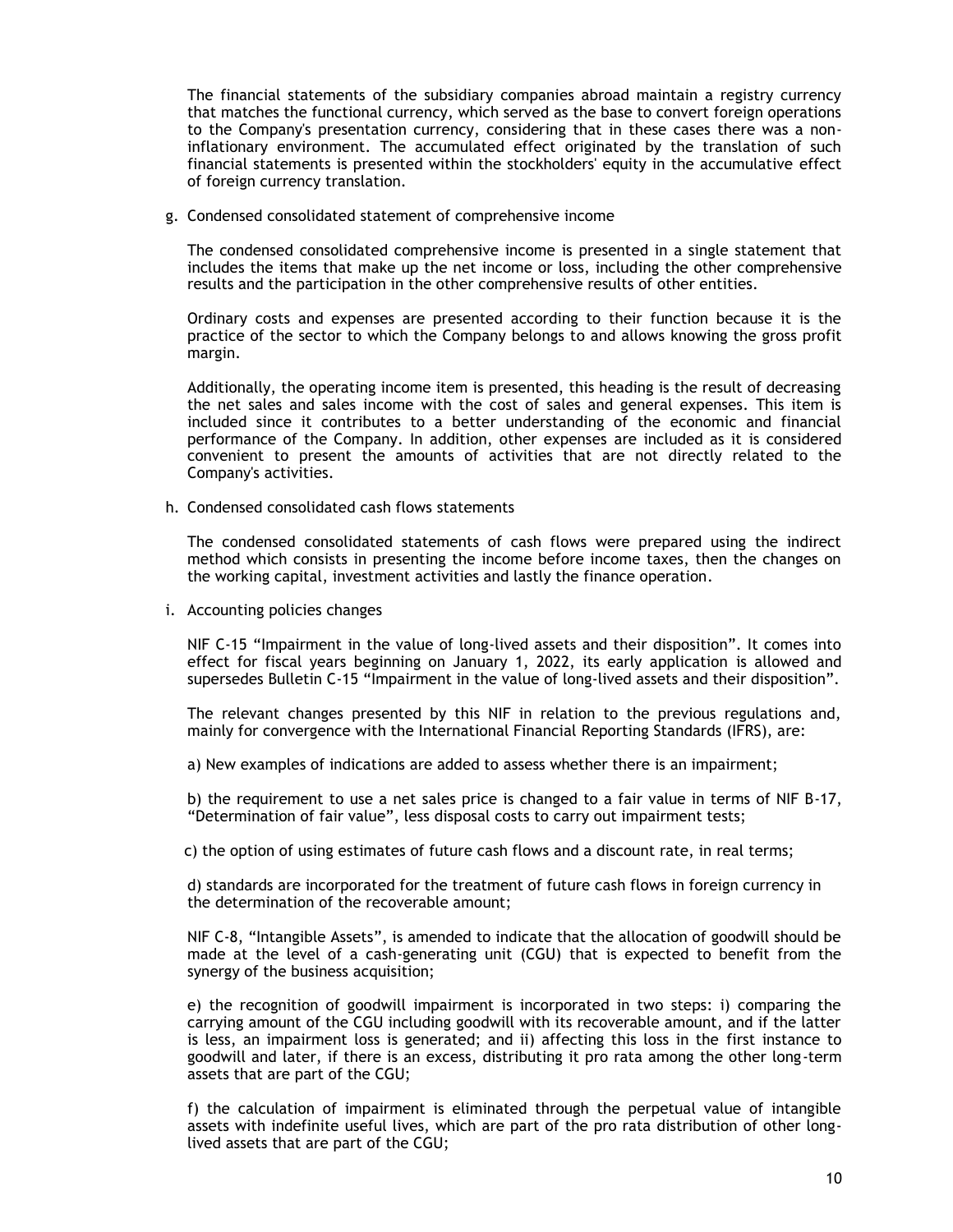g) the determination of the impairment of corporate assets is established as follows: i) first, they are assigned to the CGU to which they belong in a reasonable and consistent manner, ii) Second, the carrying amount of the CGU, including corporate assets, is compared with its recoverable amount and if the latter is less, an impairment loss is generated, which is distributed pro rata among all long-lived assets that are part of the CGU, including corporate assets;

h) the impairment test for intangible assets with indefinite lives is modified, and;

i) the disclosures are modified due to the changes described above;

The Company is in the process of evaluating the financial effects derived from adopting this standard.

### **3. Summary of significant accounting policies**

The main accounting policies adopted in the preparation of the condensed consolidated financial statements are set out below. The policies have been consistently applied to the previous year presented in this condensed consolidated financial statements, unless otherwise stated.

a. Cash and cash equivalents

They are measured at fair value and consist mainly of cash for the Company's operations, high liquidity deposits which are easily convertible in cash and subject to non-significant risks of changes in their value. Interests accrued and gains and losses in their measurement are presented in the statement of comprehensive income, as part of the comprehensive financing result.

b. Investment in financial Instruments

The classification of financial instruments in which the Company has invested depends on the business model used for the management of investments and the contractual terms of the cash flows. As a consequence of the business model, investments in financial instruments are classified as follows:

Financial instruments held to collect principal and interest (IFCPI for its acronym in Spanish). See Note 3-d.

Financial instruments held to collect or trade (IFN for its acronym in Spanish). These are financial instruments in which the investment objective is to obtain a profit in its sale when it is convenient or to collect the contractual cash flows in order to obtain a gain on the contractual interest they generate. These instruments are measured at fair value and changes in their value are recognized through other comprehensive income, after affecting the year's net income or loss as follows:

- i. interests accrued at the effective interest rate
- ii. exchange gains or losses when they occur
- iii. decreases in its value which are attributable to impairment due to expected credit losses of the financial instrument.

Financial instruments held for trading (IFN for its acronym in Spanish)

Financial instruments held for trading. These are financial instruments in which the investment objective is to generate profits between their purchase and sale prices. These instruments are measured at fair value and changes in their value are recognized through profit and loss.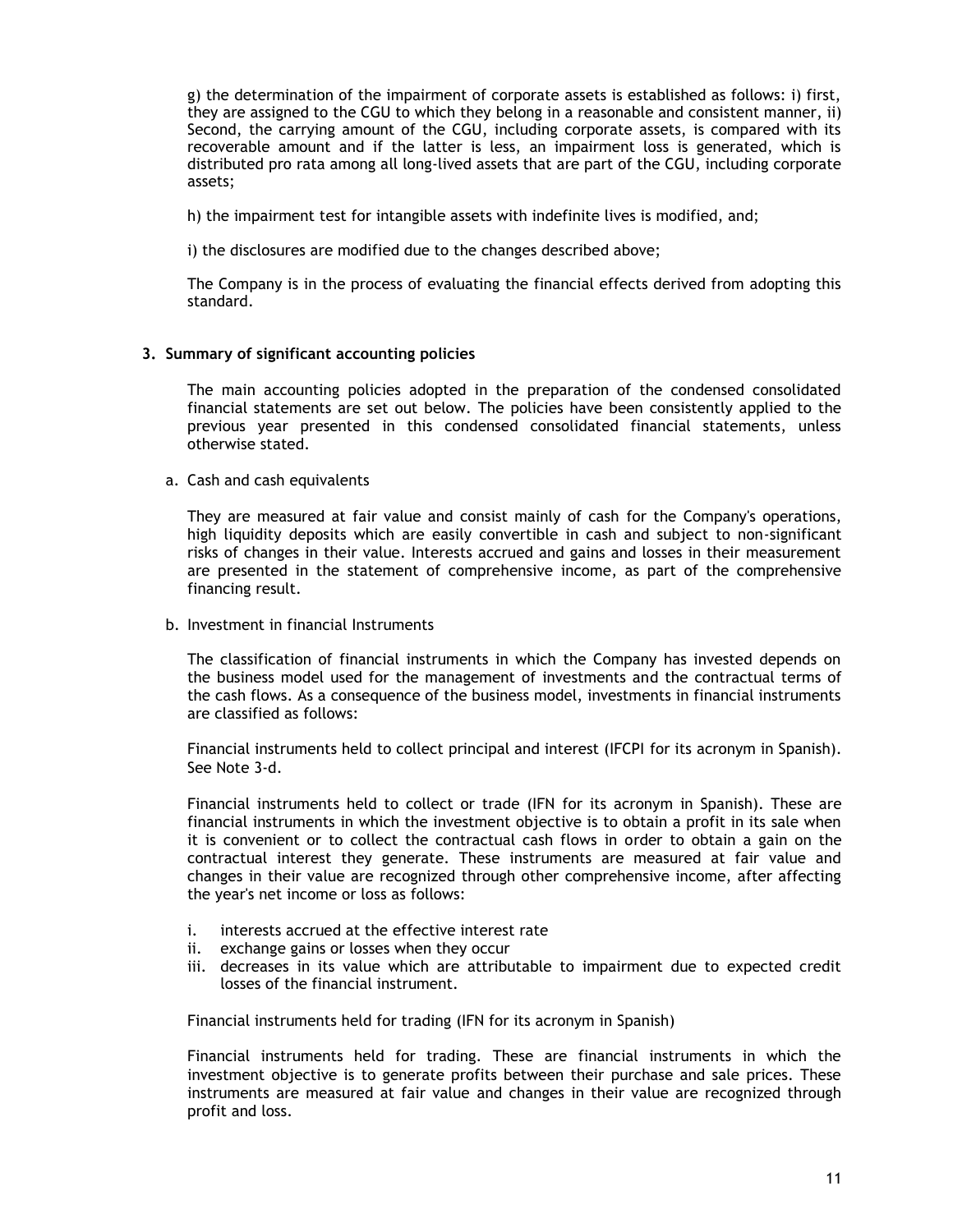c. Accounts receivable and allowance for expected credit losses

Accounts receivable are generated from the sale of goods and services, as well as other activities and are recognized initially at fair value, and subsequently at amortized cost, which is equal to the nominal value of the contract which supports them, net of provisions for returns and discounts, and the estimate for expected credit losses for impairment in accounts receivable.

The Company established an account policy for the creation of an estimate for impairment of accounts receivable on the basis of expected credit losses during the expected life of the financial instruments. During this process, the Company assesses the likelihood of default for accounts receivable at the time of their recognition in accordance with its historical experience and subsequently adjusts it based on current credit conditions and future macroeconomic factors, such as the growth of domestic product, unemployment rates and inflation, which the Company considered could affect the likelihood of default by its customers.

When the Company confirms that an account receivable will not be recovered, the net carrying value of the account receivable is cancelled against the applicable estimation.

d. Financial instruments held to collect principal and interest (IFCPI for its acronym in Spanish)

The Company classifies financial instruments as IFCPI when the objective of the business model is to hold said instruments to collect the contractual cash flows and the terms of the agreement include established dates to collect said cash flows, which relate exclusively to payments of principal and interest on the amount of principal pending payment.

The IFCPI are originated from the sale of goods or services and are recognized initially at the fair value of the estimated cash flows to be received from principal and interests.

Subsequent to their initial recognition, IFCPI are measured at amortized cost including increases due to the effective interest accrued, the decreases due to the amortization of the costs of transaction and other items collected in advance such as commissions and interest, and the decreases due to the collection of principal and interests and the cancellations or discounts.

Amortized cost and effective interest method

The effective interest method is used in the calculation of the amortized cost of financial instruments to distribute their income or expense by an effective interest during the expected life of the financial instruments.

e. Prepaid expenses

Prepaid expenses are recorded based on the value paid of goods or services to be received and are presented in the short or long term in view of the classification of the destination item. Advance payments for services, freights and leases are recognized in the results of the period in which services are received

f. Inventories and cost of sales

Inventories are recorded at the lowest of their acquisition cost or their net realizable value, and are valued under the average costs allocation formula.

The cost of sales represents the cost of inventories at the time of sale, increased, if applicable, by reductions in the net realizable value of inventories during the year.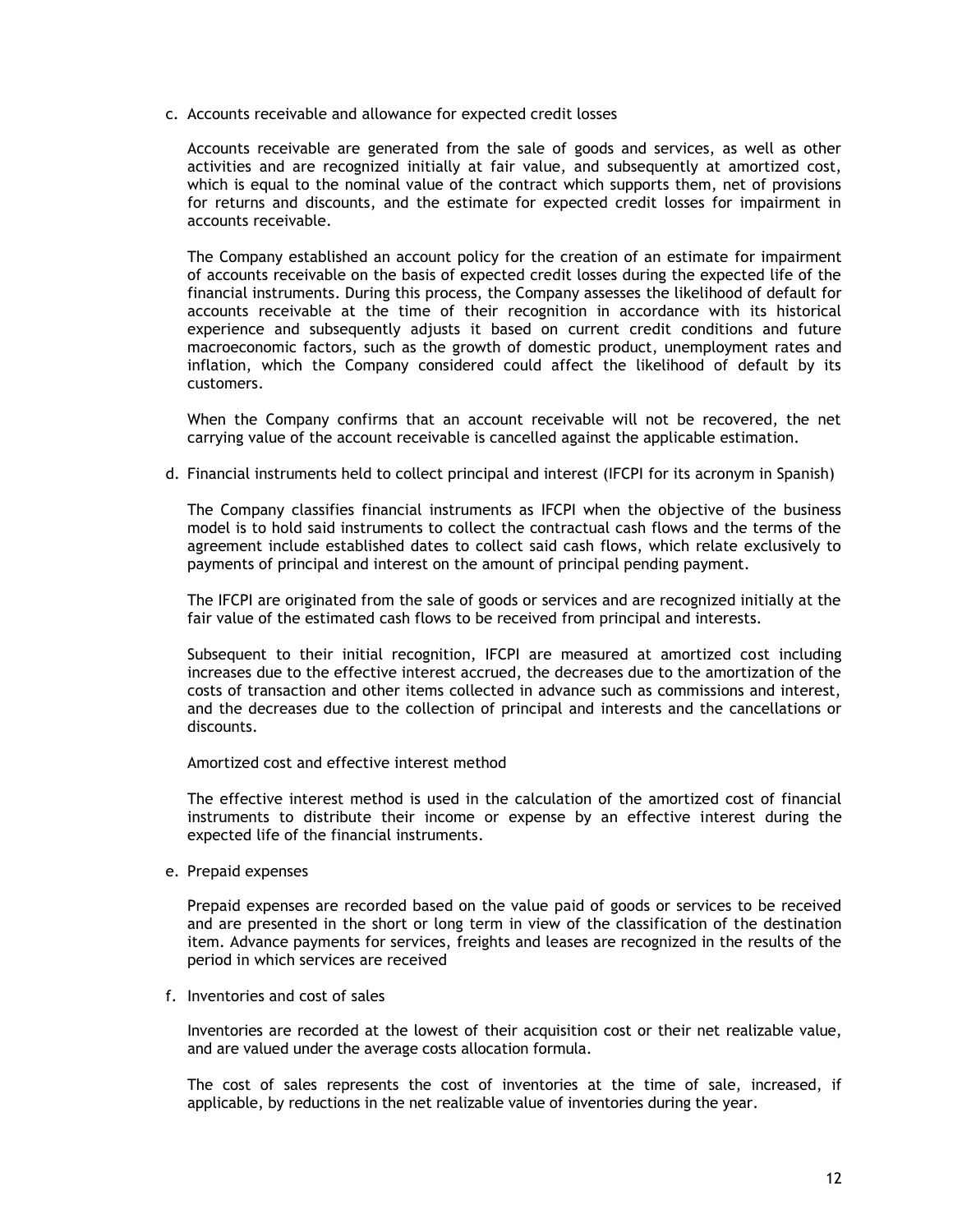g. Allowance for inventory impairment losses

It follows the practice of creating an estimate for losses due to impairment, obsolescence, slow movement and other causes that indicate that the use or realization of the products that are part of the inventory will be less than their net carrying value.

The amount of any penalty for impairment losses on inventories, to be valued at their net realizable value and all losses on inventories must be recognized as cost of sales in the period in which the losses occur. The result of any reversal of impairment losses as a result of increases in the net realizable value should be recognized as a decrease in cost of sales in the period in which the reversal occurs.

h. Investment in stores, furniture and equipment

Investments in stores, furniture and equipment are recorded at acquisition cost.

Depreciation is calculated using the straight-line method based on the estimated useful live of assets.

|                                    | Annual rate % |
|------------------------------------|---------------|
|                                    |               |
| Computer equipment                 | 30 and 33     |
| Furniture and equipment            | 10            |
| Storehouse equipment               |               |
| Communication equipment and others | 10 and 20     |

Amortization of the investment in stores is calculated using the straight-line method based on initial monthly balances in periods that do not exceed five years. (See Note 9)

Maintenance and minor repair expenses are recorded in the net income and loss when incurred.

The Company performs most of its operations in leased properties, through renewable lease contracts.

i. Investment in shares of associates

Associated companies are all entities over which the Company has significant influence but not control, that is, the power to participate in the decisions of financial and operating policies. Investments in shares in associated companies and subsidiaries are initially recognized at acquisition cost, and are subsequently valued using the equity method.

In the event that there is objective evidence that the investment in an associate has been impaired, the carrying amount of the investment is subject to impairment tests, such as the difference between the recovery value and the carrying amount of the investment.

j. Impairment in the value of long lived assets and their disposal

The values of the long-lived assets are periodically evaluated to determine the existence of indications that these values exceed their recovery value. The realizable value represents the amount of potential income reasonably expected to be obtained as a result of the use of these assets. If it is determined that restated values are excessive, the Company records the allowances necessary to reduce them to their recoverable value. When the Company intends to sell the assets, the latter are presented in the financial statements at their restated or realizable value, whichever is lower.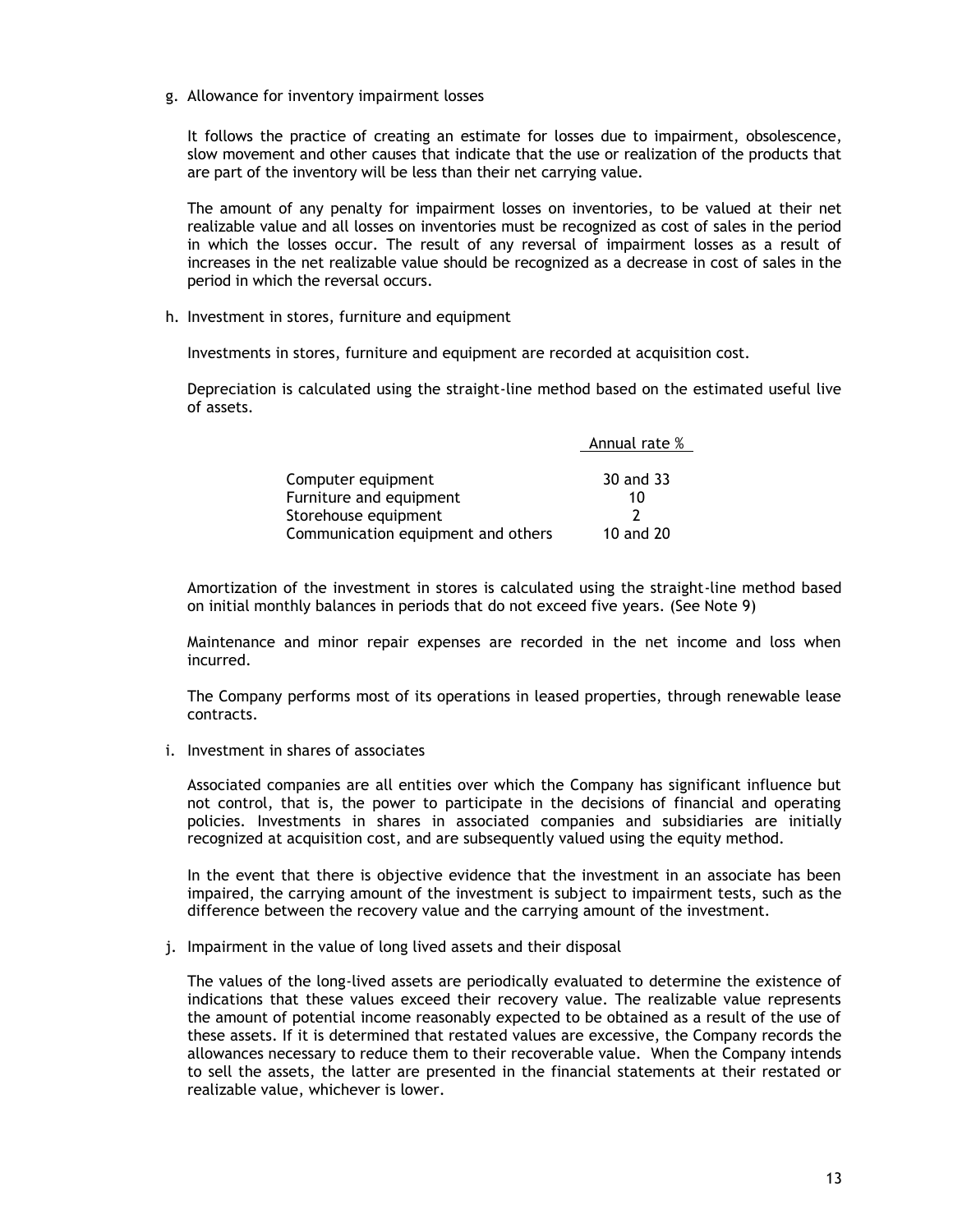k. Leases

Leases are those contracts where there is an identified asset, all the economic benefits from use of the asset are obtained and the Company had the right of to direct use of the asset.

In determining whether the Company obtains substantially all the economic benefits from use of the asset, it is only considered the economic benefits that arise use of the asset, not those incidental to legal ownership or other potential benefits. In addition, the Company considers whether the supplier has substantive substitution rights, if it is the case, the contract is not a lease.

The Company accounts for a contract, or a portion of a contract, as a lease when it transfers the right to use an asset for a period of time in exchange for consideration.

In determining whether the Company has the right to direct use of the asset, the Company considers whether it directs how and for what purpose the asset is used throughout the period of use. If there are no significant decisions to be made because they are predetermined due to the nature of the asset, the Company considers whether it was involved in the design of the asset in a way that predetermines how and for what purpose the asset will be used throughout the period of use. If the contract or portion of a contract does not satisfy these criteria, the Company applies other applicable NIF rather than NIF D-5.

All leases are accounted for by recognizing a right-of-use asset and a lease liability, except for leases of low value assets; and leases with a duration of 12 months or less.

Lease liabilities are measured at the present value of the future lease payments to be made, discounted using implicit interest rate in the lease unless this is not readily determinable, in which case the Company's incremental borrowing rate on commencement of the lease is used. Variable lease payments are only included in the measurement of the lease liability if they depend on an index or rate. In such cases, the initial measurement of the lease liability assumes the variable element will remain unchanged throughout the lease term. Other variable lease payments are expensed in the period to which they relate.

Subsequent to initial measurement lease liabilities increase as a result of interest accrued at a constant rate on the balance outstanding and are reduced for lease payments made. Right-of-use assets are amortized on a straight-line basis over the remaining term of the lease or over the remaining economic life of the asset, what is expected to happen first.

When the Company renegotiates the contractual terms of a lease, the accounting depends on the nature of the modification:

- i. If the renegotiation results in one or more additional assets being leased for an amount commensurate with the standalone price for the additional rights-of-use obtained, the modification is accounted for as a separate lease in accordance with the above policy.
- ii. In all other cases where the renegotiated increases the scope of the lease (whether that is an extension to the lease term, or one or more additional assets being leased), the lease liability is premeasured using the discount rate applicable on the modification date, with the right-of-use asset being adjusted by the same amount.
- iii. If the renegotiation results in a decrease in the scope of the lease, both the carrying amount of the lease liability and right-of-use asset are reduced by the same proportion to reflect the partial of full termination of the lease with any difference recognized in profit or loss of the year. The lease liability is then further adjusted to ensure its carrying amount reflects the amount of the renegotiated payments over the renegotiated term, with the modified lease payments discounted at the rate applicable on the modification date. The right-of-use asset is adjusted by the same amount.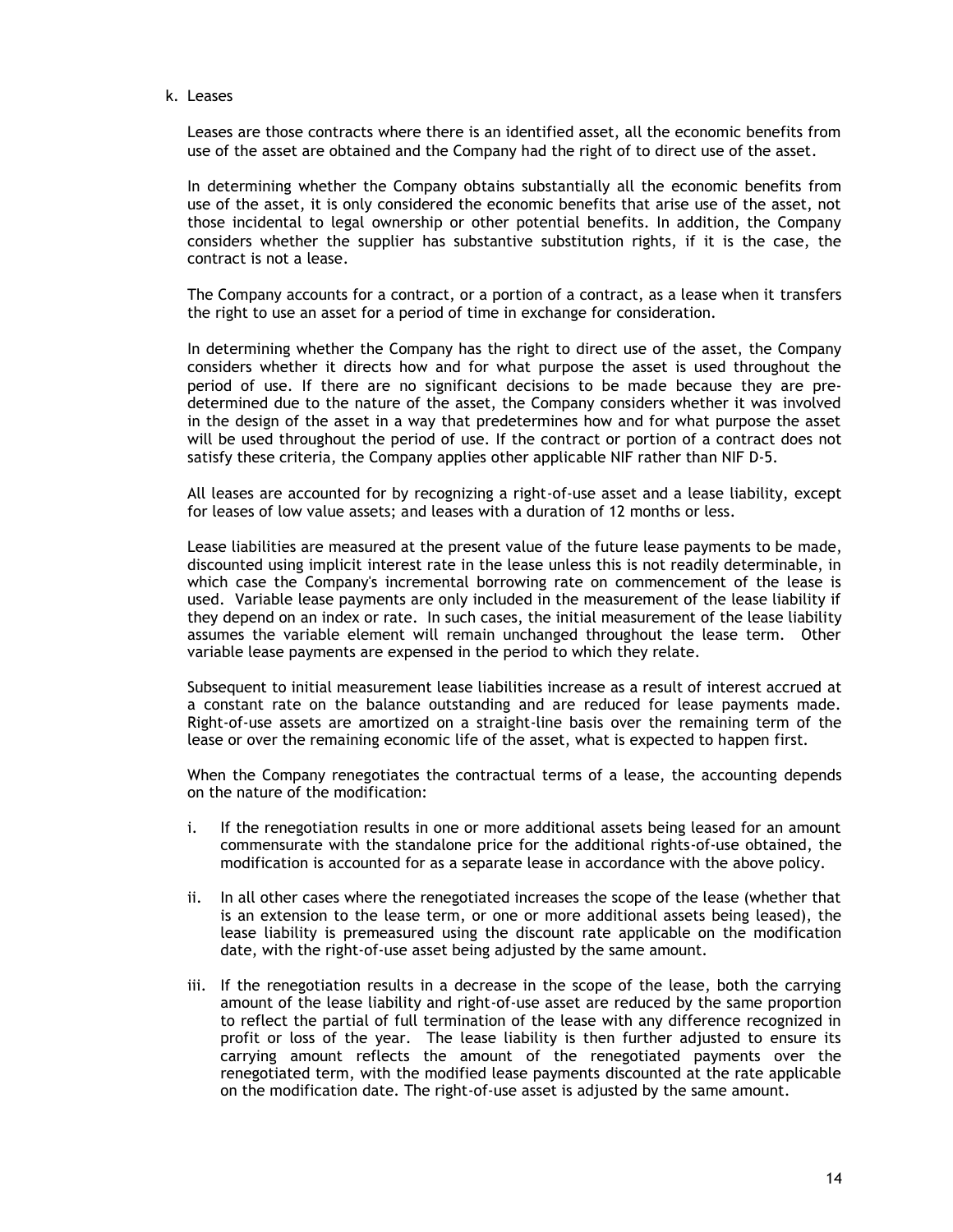### l. Provisions

Provisions are recognized if, as a result of a past event, there is a present legal or assumed obligation that can be estimated reliably and it is probable that an outflow of economic benefits will be necessary to settle the obligation.

m. Revenue recognition

Performance obligations and timing of revenue recognition

The majority of the Company's revenue is derived from retail sales with revenue recognized at a point in time when control of the goods has transferred to the customer.

This is generally when the goods are delivered to the customer. There is limited judgement needed in identifying the point control passes: once physical delivery of the products to the agreed location has occurred, the Company no longer has physical possession, usually will have a present right to payment (as a single payment on delivery) and retains none of the significant risks and rewards of the goods in question.

Some goods sold by the Company include warranties which require the Company to either replace or mend a defective product during the warranty period if the goods fail to comply with agreed-upon specifications. The warranty period is 15 days. In accordance with NIF D-1, such warranties are not accounted for as separate performance obligations and hence no revenue is allocated to them.

Determining the transaction price

Most of the Company's revenue is derived from fixed price contracts and therefore the amount of revenue to be earned from each contract is determined by reference to those fixed prices. Exceptions are as follows:

- Some contracts provide customers a limited right of return. Historical experience allows the Company to reliably estimate the value of the assets to be returned and to restrict the amount of income that is recognized, so that it is highly probable that a reversal of previously recognized income will not occur when the goods are returned.
- The income from money transfer services represents the commissions paid by different money transmitters to the Company, in which NEM acts as their money transmitter payer partner in Mexico, for delivery of transmitted money amounts in Mexican pesos to beneficiaries in Mexico through its own payout channels or its affiliates, plus the participation that corresponds to the Company in the exchange gain. These commissions are recorded as income as services are rendered.
- Administrative services revenue is recognized in the accounting period in which the service is rendered.
- n. Foreign currency balances and transactions

Foreign currency transactions are recorded at the applicable exchange rate in effect at the transaction date. Monetary assets and liabilities denominated in foreign currency are translated into Mexican pesos at the applicable exchange rate in effect at the condensed consolidated financial statements date. The exchange rate fluctuations are recognized in the statement of income of the period.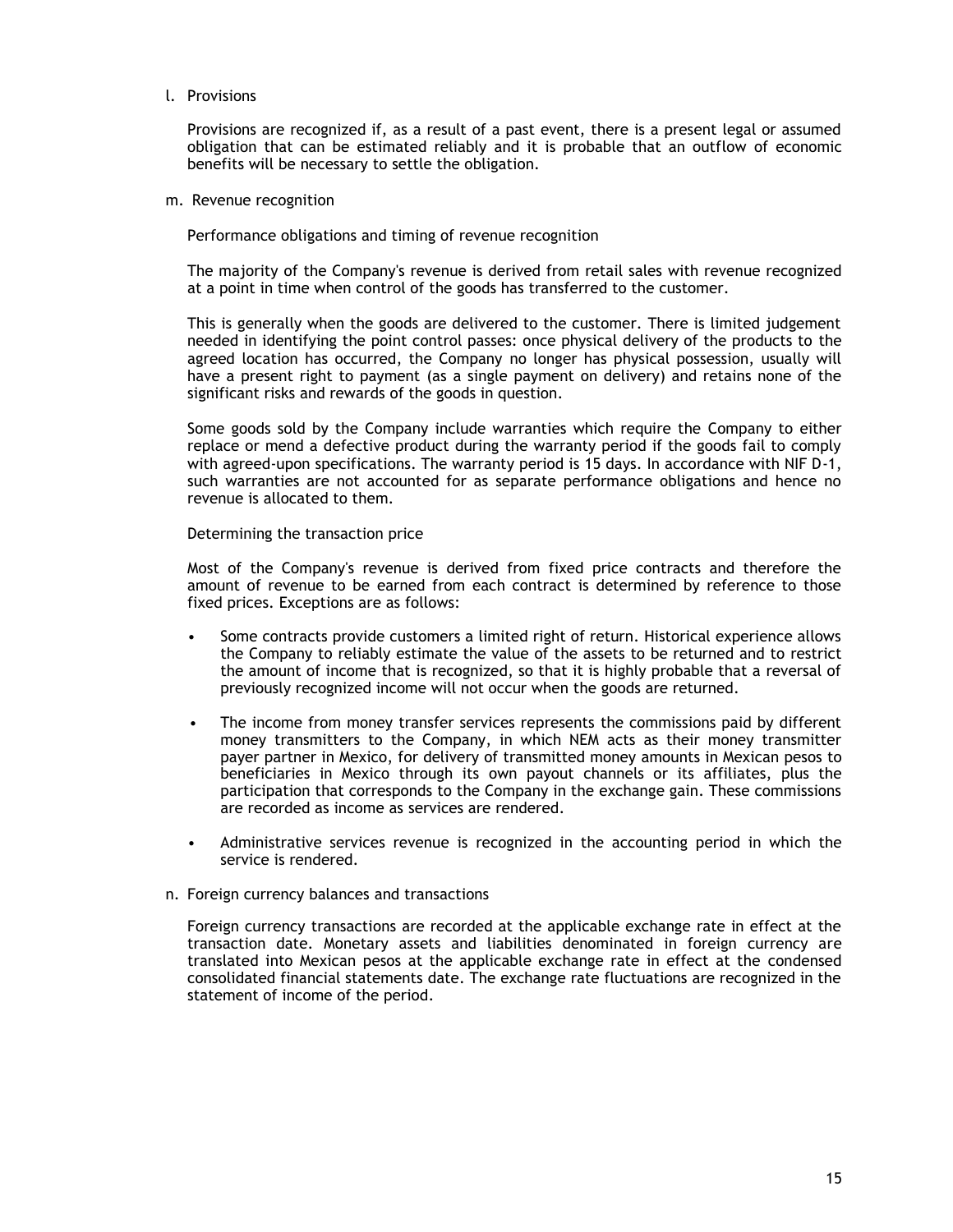o. Income tax

The income tax is determined according to the current tax provisions, recorded in the results of the period in which it is incurred, except those arising from a transaction that is recognized in the Other comprehensive income (OCI) or directly in a stockholders' equity heading.

Deferred taxes are determined based on the assets and liabilities method, which consists of comparing the accounting and tax values of assets and liabilities, from which temporary differences arise, both deductible and cumulative. All resulting temporary differences, including the benefit of tax losses to be amortized, are subject to the corresponding tax rate and recognized as a deferred asset or liability. Deferred tax assets are recorded only when there is a high probability of recovery.

When there is uncertainty over income tax treatment on the tax base of assets and liabilities, the tax treatment of certain transactions and other tax assumptions, the Company:

- i. Determine whether uncertain tax treatments should be considered separately, or together with other uncertain tax treatments, based on which approach provides better predictions of the resolution.
- ii. Determine if it is probable that the tax authorities will accept the uncertain tax treatment; and
- iii. If it is probable that the uncertain tax treatment should not be accepted, measure the tax uncertainty based on the most likely amount or expected value, depending on whichever method better predicts the resolution of the uncertainty. This measurement is required to be based on the assumption that the tax authority will examine amounts they have a right to examine and have full knowledge of all related information when making those examinations.

### p. Contingencies

Significant obligations or losses related to contingencies are recognized when their effects are likely to materialize and there are reasonable elements for their quantification. If these reasonable elements do not exist, their disclosure is included qualitatively in the notes to the condensed consolidated financial statements. Contingent income, profits or assets are recognized until the moment that certainty will be realized.

### **4. Risk management**

The Company is exposed through its operations to the following financial risks:

- Foreign exchange risk

The Company is exposed to risks that arise from its use of financial instruments. This note describes the Company's objectives, policies and processes for managing those risks and the methods used to measure them. Further quantitative information in respect of these risks is presented throughout these condensed financial statements.

There have been no substantive changes in the Company's exposure to financial instrument risks, its objectives, policies and processes for managing those risks or the methods used to measure them from previous periods unless otherwise stated in this note.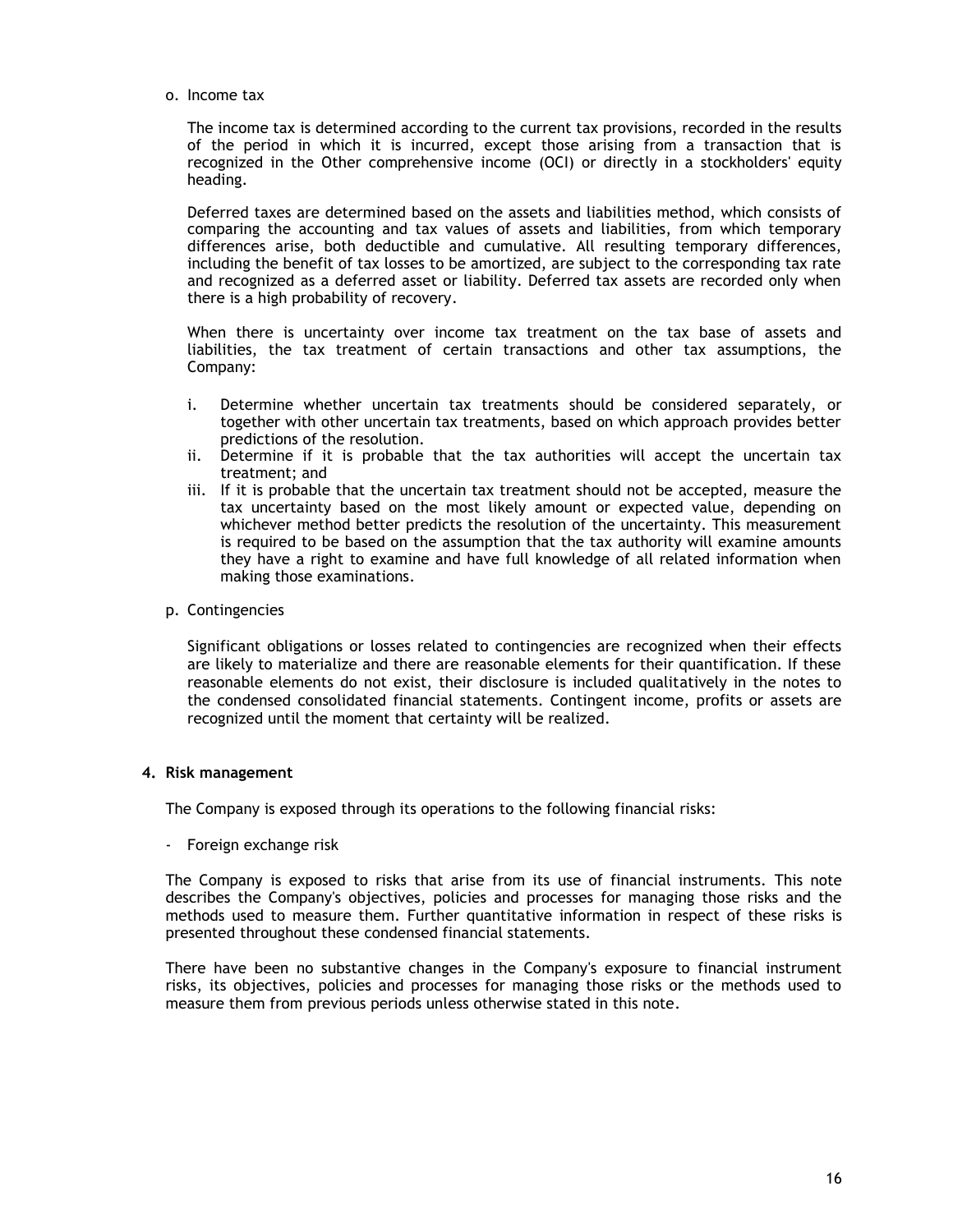a. Principal financial instruments

The principal financial instruments used by the Company, from which financial instrument risk arises, are as follows:

- Cash and cash equivalents
- Accounts receivables
- Investments in securities
- Accounts payable to suppliers
- b. General objectives, policies and processes

The Board has overall responsibility for the determination of the Group's risk management objectives and policies and, whilst retaining ultimate responsibility for them, it has delegated the authority for designing and operating processes that ensure the effective implementation of the objectives and policies to the Company's finance function. The Board receives monthly reports from the Company's Financial Administration through which it reviews the effectiveness of the processes put in place and the appropriateness of the objectives and policies it sets. The Company's internal auditors also review the risk management policies and processes and report their findings to the Audit Committee.

c. Foreign exchange risk

Foreign exchange risk arises when the Company enters into transactions denominated in another currency than their functional currency. Where the Company has liabilities denominated in a currency other than their functional currency and has insufficient reserves of that currency to settle them, cash already denominated in that currency will, where possible, be transferred from elsewhere within the Company's subsidiaries.

In order to monitor the continuing effectiveness of this policy, the Board receives a monthly forecast, analyzed by the major currencies held, of liabilities due for settlement and expected cash reserves.

### **5. Investments in securities**

|                                                                                                            | 2021                              | 2020                              |
|------------------------------------------------------------------------------------------------------------|-----------------------------------|-----------------------------------|
| Investments in high-liquidity securities<br>Private debt instruments<br>Investments in capital instruments | 5,060,989<br>3,440,796<br>203,599 | 2,587,981<br>3,448,666<br>104,342 |
| Total Investments                                                                                          | 8,705,384                         | 6.140.989                         |
| Less, current investments                                                                                  | 6,782,809                         | 4,279,526                         |
| Non-Current investments                                                                                    | 1,922,575                         | 1,861,463                         |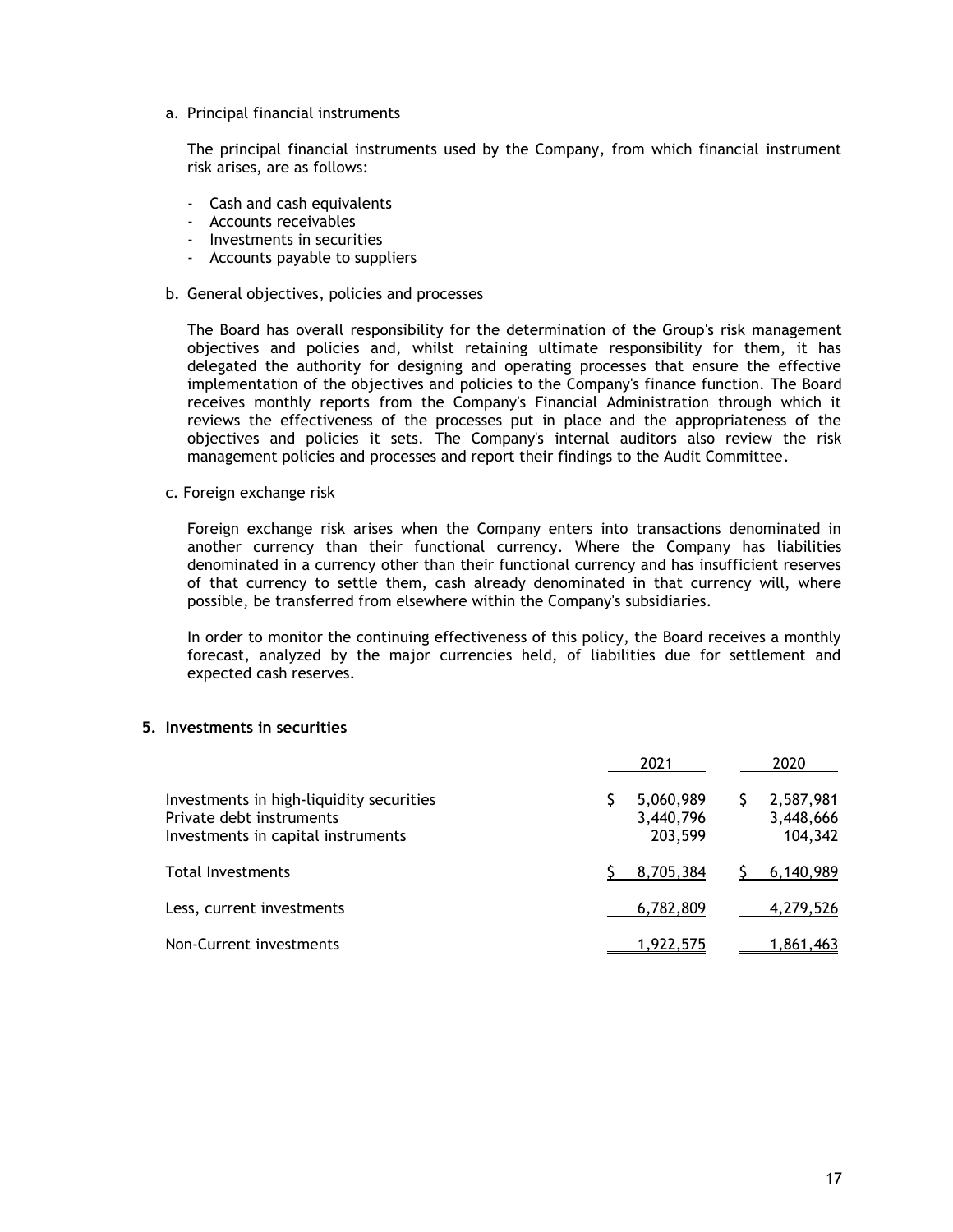# **6. Accounts receivable, net**

Accounts receivable as of September 30, are integrated as follows:

|                                                                                                                                                      |     | 2021                                       |         | 2020                                       |
|------------------------------------------------------------------------------------------------------------------------------------------------------|-----|--------------------------------------------|---------|--------------------------------------------|
| Trade receivables:<br>Sale of shares<br>Accounts receivable from remittance companies<br>Commissions for remittances<br>Wholesale and employee sales |     | 1,515,647<br>748,879<br>468,876<br>491,167 | Ş       | 1,515,647<br>590,029<br>372,029<br>302,808 |
|                                                                                                                                                      |     | 3,224,569                                  |         | 2,780,513                                  |
| Estimate for expected credit losses:<br>Sale of shares<br>Accounts receivable from remittance companies                                              | (1) | (1, 515, 647)                              |         | (1, 515, 647)                              |
| and commissions<br>Wholesale and employee sales                                                                                                      | (2) | (203, 550)                                 | (7,633) | (19, 494)<br>(41, 341)                     |
|                                                                                                                                                      |     | (1,726,830)                                |         | (1,576,482)                                |
|                                                                                                                                                      |     | 1,497,739                                  |         | 1,204,031                                  |

- (1) On August 6, 2013, NEM signed a sale contract with respect to 100% of the capital stock of Elektra de Argentina, S. A., for a total value of US \$ 80,000 to be collected in five exhibitions; and whenever the payment obligation by the buyers, unrelated parties, has expired in the amount of US  $\frac{2}{5}$  72,000  $\frac{2}{5}$  (1,443,256), a figure that has not been updated during the 2021 and 2020 nine-month period, as it is estimated at 100%, since the Company initiated the corresponding legal actions to obtain its collection.
- (2) The company makes estimates for expected credit losses, preventing bankruptcies in operations that are not recognized by money transfer partners.

# **7. Related parties, net**

i. Balances with related parties

|                                                    | 2021       | 2020       |
|----------------------------------------------------|------------|------------|
| Accounts receivable:                               |            |            |
| Grupo Elektra, S. A. B. de C. V.                   | 10,982,733 | 4,431,180  |
| Purpose Financial, Inc.                            | 8,660,640  |            |
| Dirección y Administración Central, S. A. de C. V. | 6,737,341  | 6,829,198  |
| Intra Mexicana, S. A. de C. V.                     | 3,072,336  | 2,640,777  |
| Operadoras en Servicios Comerciales,               |            |            |
| S. A. de C. V.                                     | 1,906,136  | 2,119,080  |
| Selabe Motors, S. A. de C. V.                      | 1,729,691  | 1,665,911  |
| <b>Others</b>                                      | 3,113,962  | 2,721,307  |
|                                                    |            |            |
|                                                    | 36,202,839 | 20,407,453 |
| Long-term intercompany loans: (1)                  | 6,198,875  | 16,852,077 |
|                                                    |            |            |
|                                                    | 42,401,714 | 37,259,530 |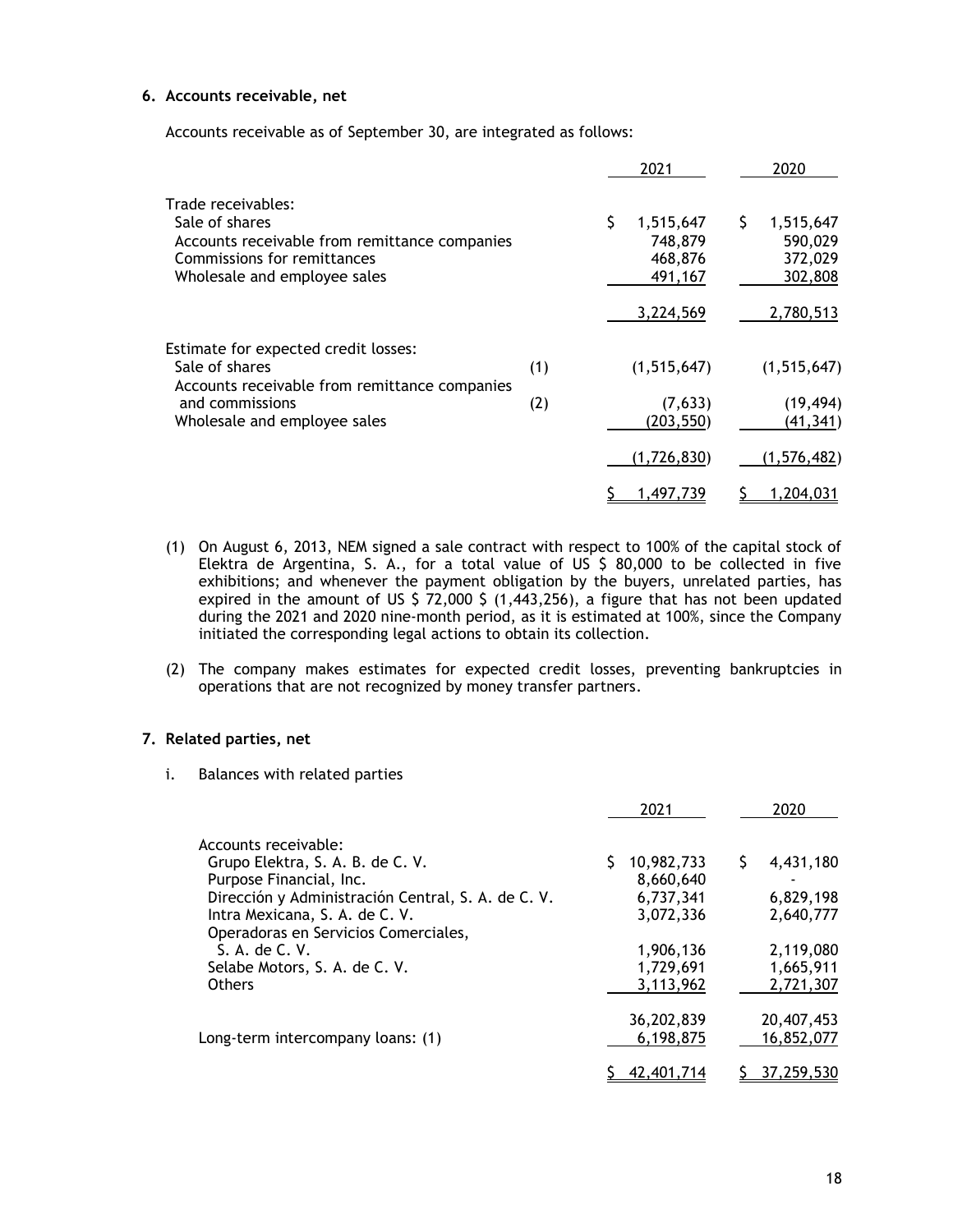(1) The Company, through its subsidiary EKT International Investment, Zrt., provides intercompany loans as detailed in the following schedule:

|     |                                                                                                                                                                                                                                                                                                                                                                | Amount<br><b>MxN</b>                                 | Amount<br><b>USD</b>                         |                                                                                                          | Maturity<br>Date |                                                                                                           |
|-----|----------------------------------------------------------------------------------------------------------------------------------------------------------------------------------------------------------------------------------------------------------------------------------------------------------------------------------------------------------------|------------------------------------------------------|----------------------------------------------|----------------------------------------------------------------------------------------------------------|------------------|-----------------------------------------------------------------------------------------------------------|
|     | Grupo Elektra, S. A. B. de C. V.<br>Grupo Elektra, S. A. B. de C. V.<br>Purpose Financial, Inc.<br>Grupo Elektra Global, SLU<br>Grupo Elektra Global, SLU                                                                                                                                                                                                      | 2,467,476<br>719,681<br>2,981,534<br>22,619<br>7,565 | 120,000<br>35,000<br>145,000<br>1,100<br>368 |                                                                                                          |                  | October 22, 2022<br>March 30, 2023<br>January 5, 2024<br>November 6, 2022<br>November 24, 2022            |
|     | Long-term loans                                                                                                                                                                                                                                                                                                                                                | \$6,198,875                                          | \$301,468                                    |                                                                                                          |                  |                                                                                                           |
|     |                                                                                                                                                                                                                                                                                                                                                                |                                                      |                                              | 2021                                                                                                     |                  | 2020                                                                                                      |
|     | Accounts payable:<br>Elmex Superior, S. A. de C. V.<br>Mercadotecnia Tezontle, S. A. de C. V.<br>Comercializadora de Motocicletas de Calidad,<br>S. A. de C. V.<br>Mi Garantía Extendida, S. A. de C. V.<br>Salinas y Rocha, S. A. de C. V.<br>Compañía Operadora de Teatros, S. A. de C. V.<br><b>Others</b>                                                  |                                                      | \$                                           | 10,458,942<br>6,235,867<br>3,452,572<br>2,071,880<br>1,906,814<br>1,111,674<br>4,469,299<br>\$29,707,048 | \$.              | 10,427,845<br>6,873,969<br>4,006,044<br>1,758,798<br>1,720,463<br>2,397,799<br>3,586,673<br>30,771,591    |
| ii. | Transactions with related parties                                                                                                                                                                                                                                                                                                                              |                                                      |                                              |                                                                                                          |                  |                                                                                                           |
|     | Income                                                                                                                                                                                                                                                                                                                                                         |                                                      |                                              | 2021                                                                                                     |                  | 2020                                                                                                      |
|     | <b>Inventory Sales:</b><br>Grupo Elektra, S. A. B. de C. V.<br>Operadoras en Servicios Comerciales, S. A. de C. V.<br>Salinas y Rocha, S. A. de C. V.<br><b>Others</b>                                                                                                                                                                                         |                                                      | \$<br>S                                      | 9,058,820<br>303,207<br>153,289<br>52,515<br>9,567,831                                                   | \$<br><u>S.</u>  | 8,548,639<br>380,308<br>129,070<br>36,489<br>9,094,506                                                    |
|     | Revenue from administrative services:<br>Banco Azteca, S. A. Institución de Banca Múltiple<br>Seguros Azteca, S. A. de C. V.<br>Comercializadora de Motocicletas de Calidad,<br>S. A. de C. V.<br>Banco Azteca de Guatemala, S.A.<br>Elektra Satelital, S. A. de C. V.<br>Afore Azteca, S. A. de C. V.<br>Punto Casa de Bolsa, S. A. de C. V.<br><b>Others</b> |                                                      | \$                                           | 10,404,481<br>560,459<br>266,040<br>259,221<br>184,646<br>164,605<br>116,303<br>613,202<br>\$12,568,957  | \$.              | 12,678,087<br>532,236<br>154,211<br>237,348<br>201,172<br>295,314<br>132,700<br>1,231,256<br>\$15,462,324 |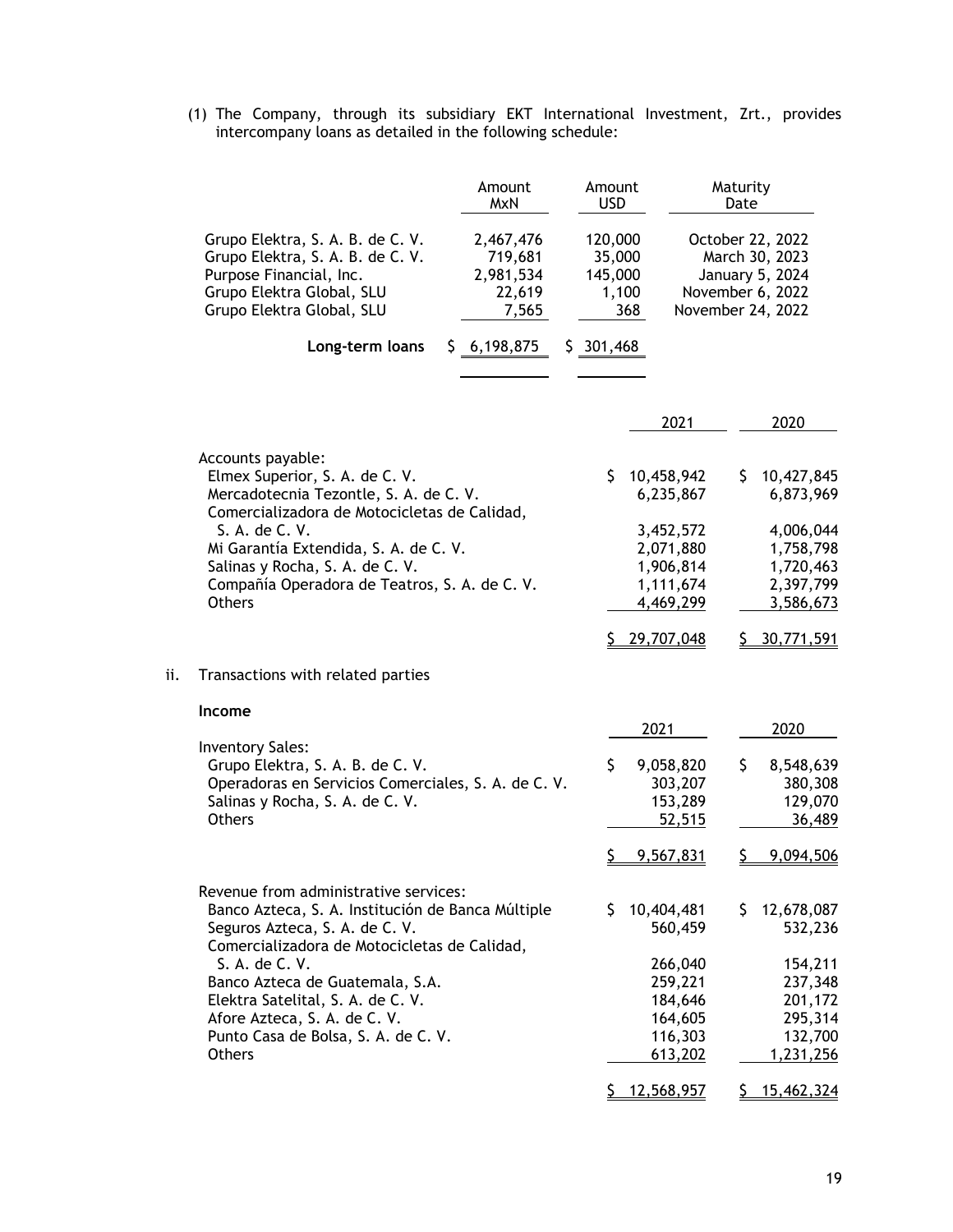|                                                                                                                                                                                                                                                                                                                                                                                   | 2021                                                                                           | 2020                                                                                            |
|-----------------------------------------------------------------------------------------------------------------------------------------------------------------------------------------------------------------------------------------------------------------------------------------------------------------------------------------------------------------------------------|------------------------------------------------------------------------------------------------|-------------------------------------------------------------------------------------------------|
| Interest income:<br>Grupo Elektra, S. A. B. de C. V.<br>Purpose Financial, Inc.<br>Banco Azteca, S. A. Institución de Banca Múltiple<br>Arrendadora Internacional Azteca, S. A. de C. V.<br><b>Others</b>                                                                                                                                                                         | \$<br>997,066<br>668,337<br>63,137<br>9,611<br>12,162                                          | \$<br>707,446<br>736,523<br>121,437<br>10,951<br>19,672                                         |
|                                                                                                                                                                                                                                                                                                                                                                                   | \$<br>1,750,313                                                                                | \$<br>1,596,029                                                                                 |
| Other income:<br>Intra Mexicana, S. A. de C. V.<br>Operadoras en Servicios Comerciales, S. A. de C. V.<br>Grupo Elektra, S. A. B. de C. V.<br>Comercializadora de Motocicletas de Calidad,<br>S. A. de C. V.<br><b>Others</b>                                                                                                                                                     | \$<br>419,191<br>177,814<br>169,059<br>120,805<br>276,190<br>\$<br>1,163,059                   | \$<br>473,582<br>225,909<br>142,919<br>120,299<br>652,687<br>\$<br>1,615,396                    |
| <b>Expenses</b>                                                                                                                                                                                                                                                                                                                                                                   |                                                                                                |                                                                                                 |
| Expenses from administrative and operational services:<br>Elmex Superior, S. A. de C. V.<br>Operadoras en Servicios Comerciales, S. A. de C. V.<br>TV Azteca, S. A. B. de C. V.<br>Dirección de Administración Central, S. A. de C. V.<br>Procesos Boff, S. A. de C. V.<br>Banco Azteca, S. A. Institución de Banca Múltiple<br>Grupo Elektra, S. A. B. de C. V.<br><b>Others</b> | \$<br>1,495,153<br>1,163,698<br>997,409<br>637,058<br>567,834<br>356,403<br>108,495<br>850,649 | \$<br>51,881<br>3,617,916<br>1,017,345<br>165,135<br>786,720<br>326,581<br>1,510,302<br>904,931 |
| Interests expense:                                                                                                                                                                                                                                                                                                                                                                | Ş.<br>6,176,699                                                                                | 8,380,811<br>Ş.                                                                                 |
| Grupo Elektra, S. A. B. de C. V.<br>Compañía Operadora de Teatros, S. A. de C. V.<br>Inmuebles Ardoma, S. A. de C. V.<br><b>Others</b>                                                                                                                                                                                                                                            | \$<br>213,593<br>67,614<br>36,182<br>132,208                                                   | \$<br>257,881<br>151,964<br>36,470<br>133,823                                                   |
|                                                                                                                                                                                                                                                                                                                                                                                   | \$<br>449,597                                                                                  | \$<br>580,138                                                                                   |
| Inventory purchases:<br>Comercializadora de Motocicletas de Calidad,<br>S. A. de C. V.<br>Mercancía Exclusiva Universal, S. A. de C. V.<br>Others                                                                                                                                                                                                                                 | \$<br>8,146,360<br>786,976<br>12,796<br><u>\$</u><br>8,946,132                                 | \$<br>5,327,817<br>615,712<br>45,266<br>5,988,795<br><u>\$</u>                                  |
|                                                                                                                                                                                                                                                                                                                                                                                   |                                                                                                |                                                                                                 |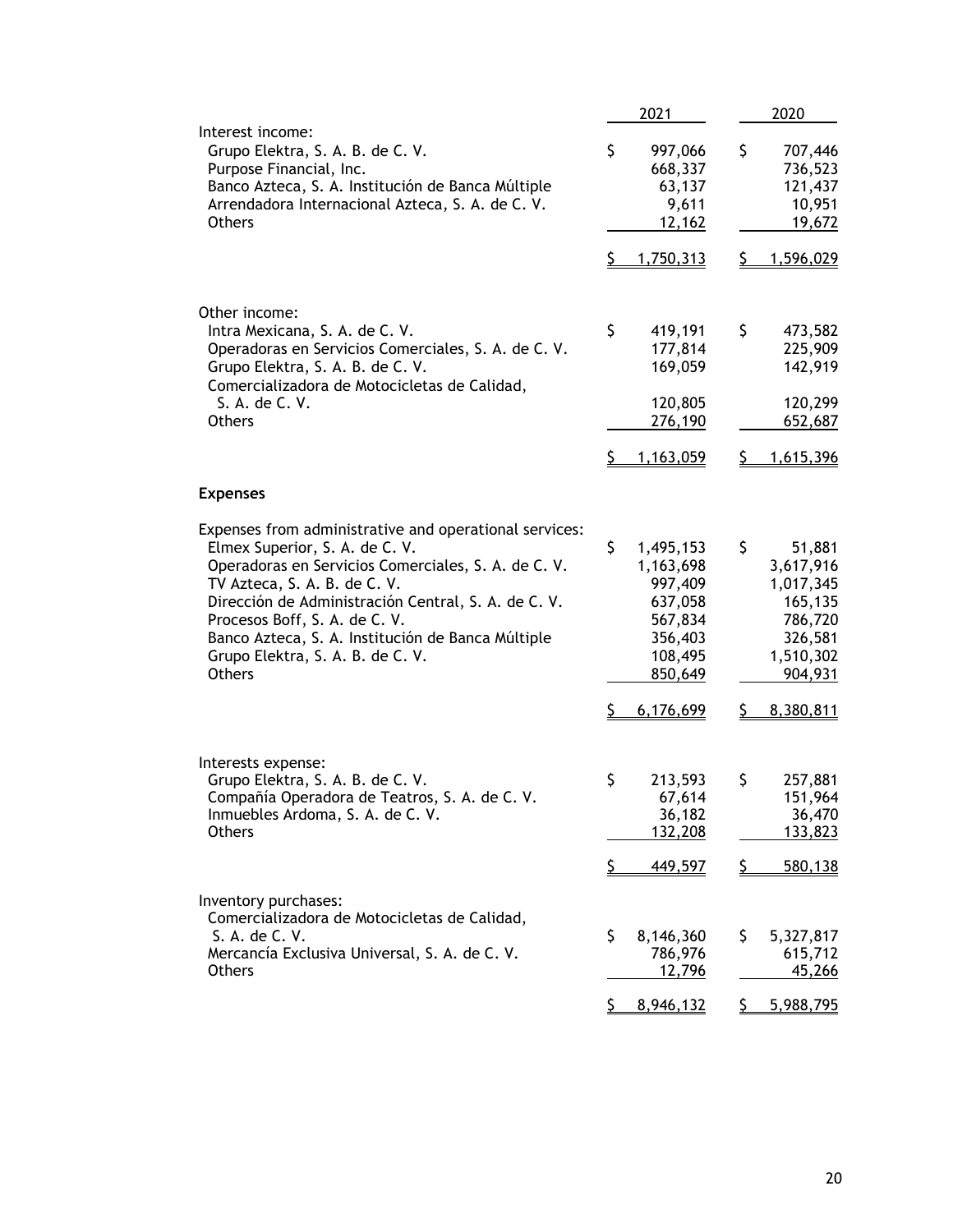### **8. Inventories**

|                      | 2021      | 2020      |
|----------------------|-----------|-----------|
| Household appliances | 3,101,481 | 2,005,636 |
| Motorcycles          | 2,912,247 | 1,793,258 |
| Electronic           | 1,742,649 | 1,104,525 |
| Computer             | 758,941   | 477,578   |
| Transport            | 183,370   | 247,172   |
| Furniture            | 361,584   | 286,932   |
| <b>Telephones</b>    | 271,196   | 272,445   |
| Others               | 150       | 80,352    |
|                      | 9,331,618 | 6,267,898 |

### **9. Investment in stores, furniture and equipment, net**

|                                                                                                                                                                |                                                                                 |                                                                       | 2021                                 |                                                                |                                                                                      |
|----------------------------------------------------------------------------------------------------------------------------------------------------------------|---------------------------------------------------------------------------------|-----------------------------------------------------------------------|--------------------------------------|----------------------------------------------------------------|--------------------------------------------------------------------------------------|
|                                                                                                                                                                | Initial balance                                                                 | Additions                                                             | Disposals                            | Foreign effect                                                 | Final balance                                                                        |
| Investment:<br>Investment in stores<br>Furniture and equipment                                                                                                 | Ś.<br>10,291,847<br>122,904                                                     | Ś.<br>1,114,782<br>6,192                                              | \$<br>(5,793)<br>(2, 513)            | \$<br>35,101<br>2,914                                          | S.<br>11,435,937<br>129,497                                                          |
| Computer equipment<br>Machinery and equipment<br>Transportation equipment<br><b>Others</b>                                                                     | 201,726<br>70,625<br>34,082<br>44,846                                           | 14,089<br>3,636<br>2,091                                              | (8, 269)<br>(56)<br>(408)            | 6,074<br>1,668<br>1,288<br>1,411                               | 213,620<br>75,873<br>37,053<br>46,257                                                |
|                                                                                                                                                                | 10,766,030                                                                      | 1,140,790                                                             | (17, 039)                            | 48,456                                                         | 11,938,237                                                                           |
| Depreciation:<br>Investment in stores<br>Furniture and equipment<br>Computer equipment<br>Machinery and equipment<br>Transportation equipment<br><b>Others</b> | (6, 137, 884)<br>(82, 678)<br>(167, 875)<br>(53, 833)<br>(23, 197)<br>(13, 578) | (1, 181, 149)<br>(4, 192)<br>(12,009)<br>(2, 398)<br>(4,067)<br>(770) | 5,021<br>1,606<br>7,982<br>56<br>398 | (32, 121)<br>(2, 169)<br>(5,506)<br>(1, 364)<br>(865)<br>(485) | (7, 346, 133)<br>(87, 433)<br>(177, 408)<br>(57,539)<br>(27, 731)<br><u>(14,833)</u> |
|                                                                                                                                                                | (6, 479, 045)                                                                   | (1, 204, 585)                                                         | 15,063                               | (42, 510)                                                      | (7, 711, 077)                                                                        |
|                                                                                                                                                                | 4,286,985                                                                       | (63, 795)                                                             | (1, 976)                             | 5,946                                                          | 4,227,160                                                                            |

## **10. Leases**

#### Nature of leasing activities

The Company leases land and buildings in diverse jurisdictions from which it operates. In some jurisdictions it is customary for lease contracts to provide for payments to increase each year by inflation and in others to be reset periodically to market rental rates. In some jurisdictions, the periodic rent is fixed over the lease term.

The Company has entered into furniture and equipment lease agreements, and has the option to purchase certain furniture and equipment for a nominal amount at the end of the lease term. The Company's obligations on the leases are guaranteed by the lessor's title to the leased assets. Generally, the Company has restrictions on assigning and subletting leased assets and some contracts require that certain financial ratios be maintained.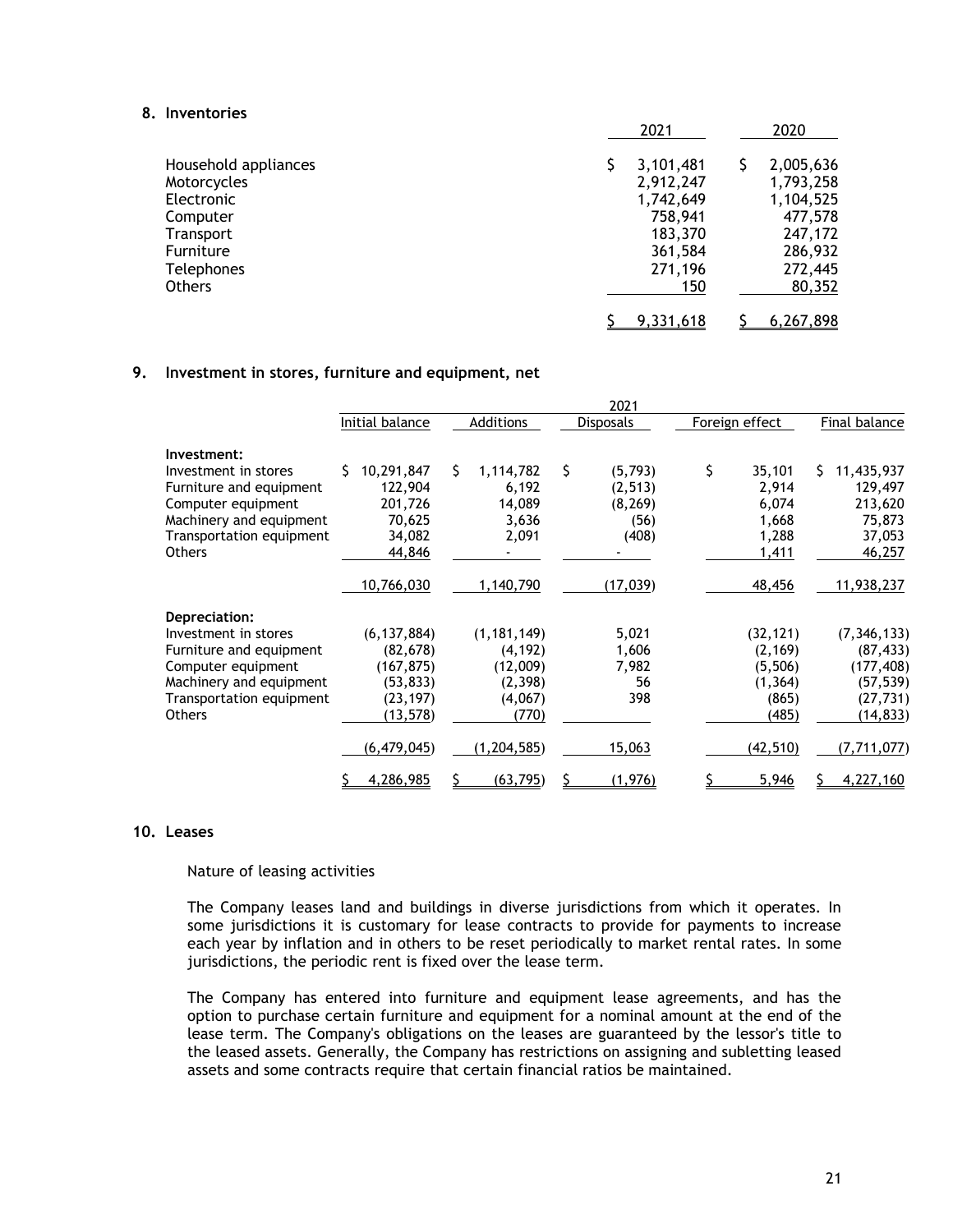Leasing contracts with related companies are normally executed over a period of 10 years and with companies other than the commercial group to which the company belongs, the leases were made between 5 and 10 years, in both cases with the option to renew the contract lease after that date.

a. As of September 30, 2021 right of use assets are as follows:

|                             | Properties    | Computer<br>Equipment    | Investment<br>In stores | Total<br>assets |
|-----------------------------|---------------|--------------------------|-------------------------|-----------------|
| January 1, 2021             | 8,060,742 \$  | $8,232$ \$               | 141,091                 | 8,210,065       |
| Exchange differences        | 11,074        | $\overline{\phantom{0}}$ |                         | 11,074          |
| Contracts changes           | 487,815       |                          |                         | 487,815         |
| Additions for new contracts | 1,245,769     |                          | 14,376                  | 1,260,145       |
| <b>Disposals</b>            | (84, 874)     |                          |                         | (84, 874)       |
| Amortization                | (1, 236, 292) | (2, 336)                 | (21, 688)               | (1, 260, 316)   |
| September 30, 2021          | 8,484,234 \$  | $5,896$ \$               | 133,779                 | 8,623,909       |

b. As of September 30, 2021 lease liability is as follows:

|                                                                                                                                                | 2021                                                                     |
|------------------------------------------------------------------------------------------------------------------------------------------------|--------------------------------------------------------------------------|
| January 1, 2021<br>Additions for new contracts                                                                                                 | \$<br>8,963,003                                                          |
| and rent update<br>Interest accrued in the period<br><b>Disposals</b><br>Payments for leases<br>Currency effects<br>Decrease in lease payments | 1,756,513<br>752,652<br>(109, 277)<br>(1,703,056)<br>11,906<br>(65, 118) |
| <b>Total lease liabilities</b>                                                                                                                 | \$<br>9,606,623                                                          |
| Less, current leases                                                                                                                           | (1,368,853)                                                              |
| Non-current leases                                                                                                                             | 8,237,770                                                                |

# c. Amounts recognized in profit of the period

|                                                                                                                                                                    | 2021                                        | 2020                                         |
|--------------------------------------------------------------------------------------------------------------------------------------------------------------------|---------------------------------------------|----------------------------------------------|
| Depreciation of right-on-use assets<br>Interest expense on lease liabilities<br>Decrease in lease payments<br>Net cost of disposal of assets and lease liabilities | 1,260,316<br>752,651<br>(65, 118)<br>24,403 | 1,394,243<br>779,797<br>(43, 103)<br>138,655 |
|                                                                                                                                                                    | 1.972.252                                   | 2.269.592                                    |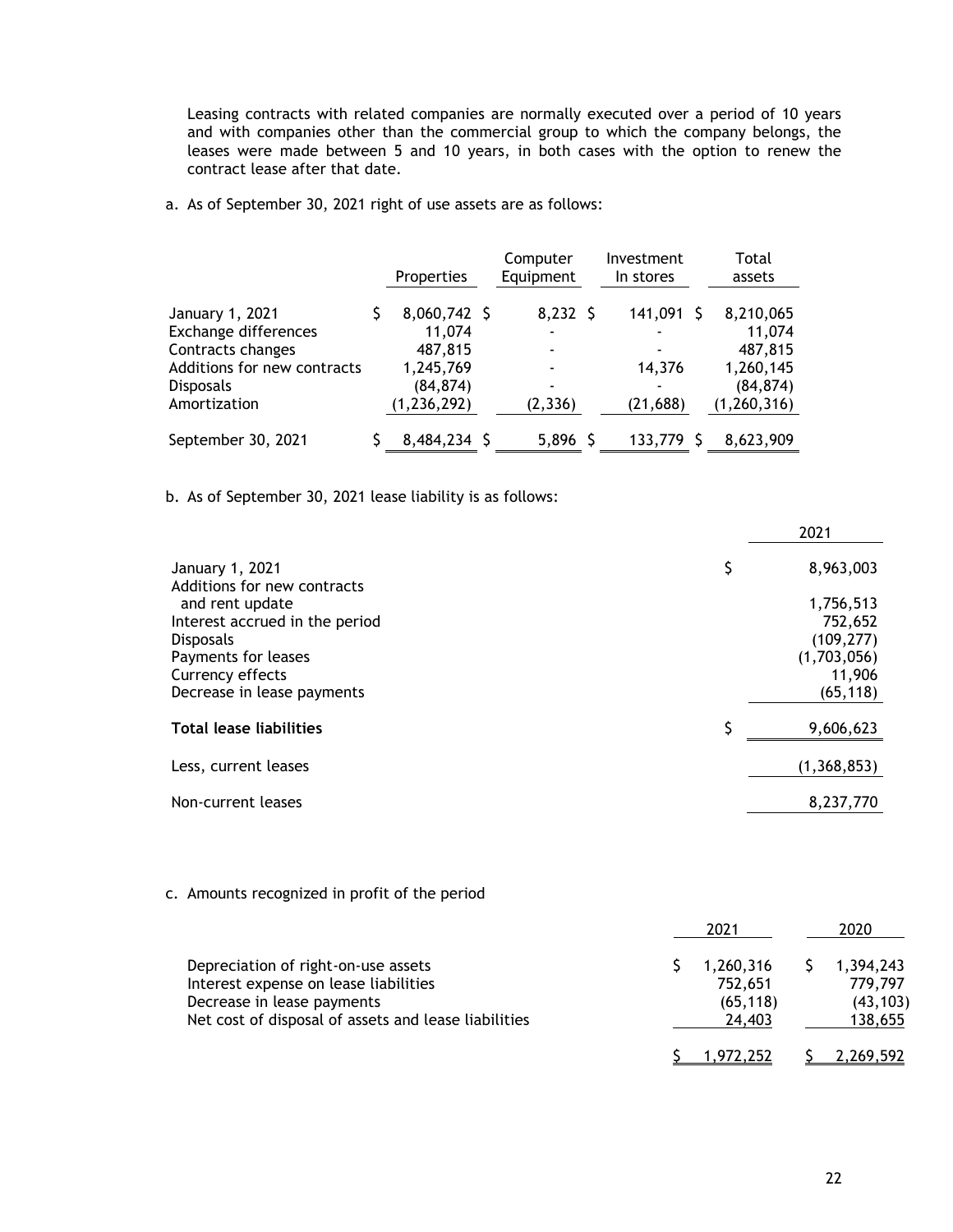### **11. Disposal of business**

- (i). On May 8, 2015, Grupo Elektra announced the beginning of the retirement process of all subsidiary operations in the Federative Republic of Brazil. As a result of the liquidation of subsidiary companies, the Company recognizes in the results of the period the effects of this process. See Note 18.
- (ii) In December 2020 the Company decided to start closing the operations of the Elektra stores in Peru.

The Company recognized the results of Elektra Perú as a discontinued operation in the condensed consolidated income statement for the period ended September 30, 2021 and the period ended September 30, 2020 was reclassified for the recognition of the discontinued operation for purposes of comparability. Additionally, the assets and liabilities of Elektra Perú are recognized as assets held for sale and liabilities attributable to assets held for sale in the condensed consolidated financial position statement as of September 30, 2021 and December 31, 2020.

### **12. Senior Notes**

On January 20, 2021, Nueva Elektra del Milenio, S.A. de C.V., as originator, issued series 2021-1 Fixed Rate Notes Due 2028 ("Senior Notes") for US\$500 million at the rate of 4.875% per annum (total amount of accrued interest for the full tenor is US\$112,396) through a financing program. The Senior Notes have a corporate guarantee from Grupo Elektra, S.A.B. de C.V.

The Senior Notes have been issued through a private offering of securities made abroad in accordance with Rule 144A and Regulation S of the Securities Act of the United States of America of 1933, as amended the "United States Securities Act". The Senior Notes were listed on the Luxembourg Stock Exchange and have not been, and will not be, registered in the National Securities Registry ("Registro Nacional de Valores") maintained by the National Banking and Securities Commission ("Comisión Nacional Bancaria y de Valores or "CNBV") and will not be and cannot be offered or sold in Mexico without the authorization of the CNBV unless offered or sold to institutional investors or qualified investors pursuant to private offer exceptions set forth in article 8th of the Securities Market Law ("Ley del Mercado de Valores") and other applicable provisions.

Under the financing program, the Company transferred the Receivables (as defined on the transaction documents) to the SPV and thus are not assets of the Company.

As of September 30, 2021, the Senior Notes net outstanding balance was \$10,007,059:

|                                                 | 2021                     |
|-------------------------------------------------|--------------------------|
| Outstanding balance<br><b>Transaction costs</b> | 10,281,150<br>(274, 091) |
|                                                 | 10,007,059               |

As of September 30, 2021, the Company paid interest for US\$11.8 million with the flows entering the financing structure in accordance with the transaction documents. In addition, the Senior Notes have a Debt Service Reserve for US\$31,094 equal to the Maximum Quarterly Debt Service.

The Senior Notes had a Monthly Debt Service Coverage Ratio of 98.9x, 108.9x, and 98.7x during July, August and September, 2021, respectively, and a Quarterly Debt Service Coverage Ratio of 102.2x for the third quarter of 2021.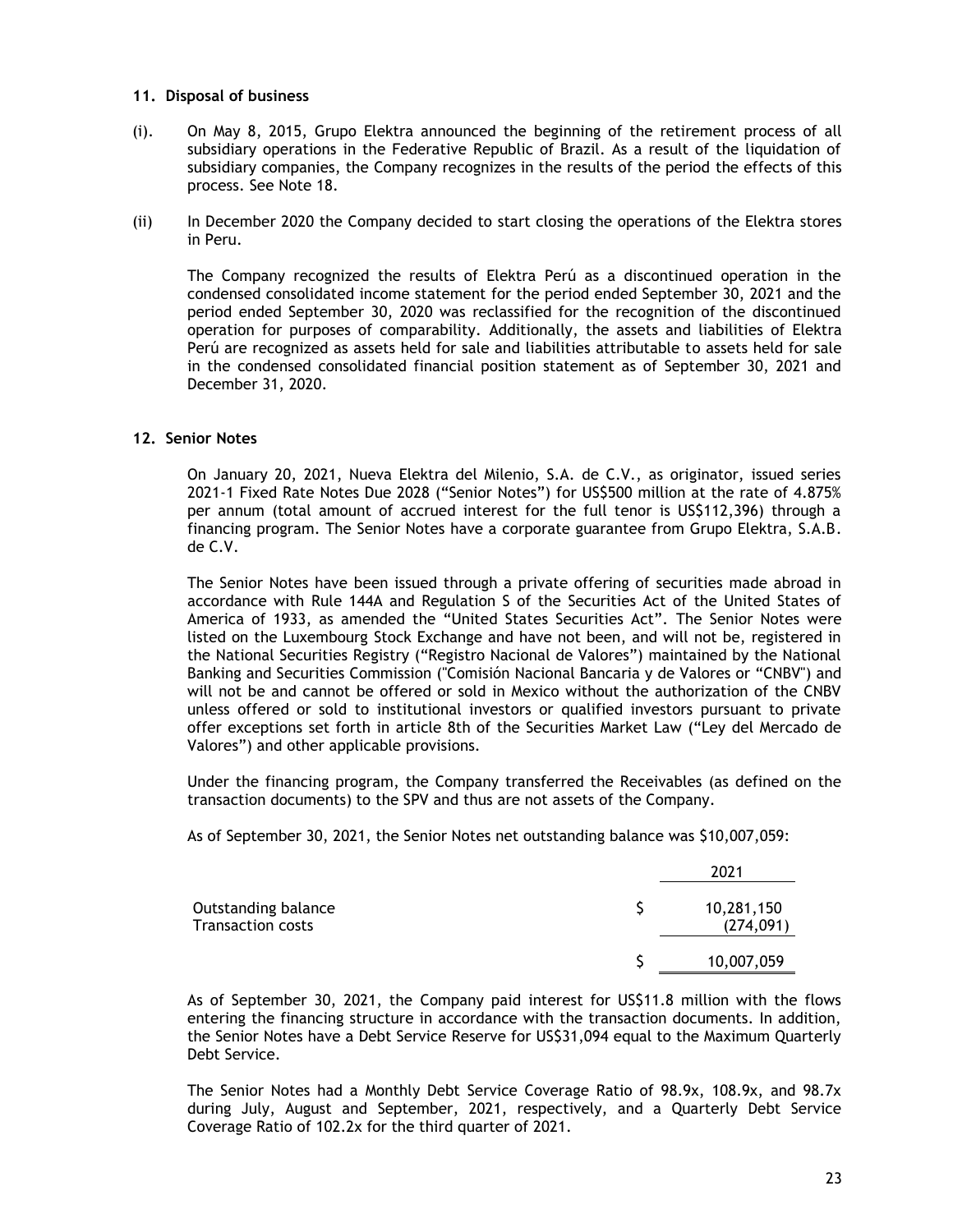### **13. Other payables**

|                                                            | 2021      | 2020      |
|------------------------------------------------------------|-----------|-----------|
| Creditor for goods and services                            | 2,170,505 | 2,527,392 |
| Merchandise reserve                                        | 1,244,860 | 899,055   |
| Taxes to pay                                               | 1,229,718 | 549,788   |
| Employee benefits                                          | 150,184   | 141,221   |
| Deferred income<br>Liabilities attributable to assets held | 41.786    | 294,306   |
| held for sale                                              | 4,819     | 131,194   |
|                                                            | 4,841,872 | 4,542,956 |

### **14. Stockholders' equity**

a. Capital stock

The capital stock consists of ordinary, common and nominative shares with a nominal value of one hundred pesos each. As of September 30, 2021 and December, 31 2020, the share capital are as follows:

|                                               | Number of<br>shares | Amount          |
|-----------------------------------------------|---------------------|-----------------|
| Fixed capital stock<br>Variable capital stock | 500<br>39,204,850   | 50<br>3,920,485 |
|                                               | 39,205,350          | 3,920,535       |
| Restatement until December 31, 2007           |                     | 453,323         |
|                                               |                     | 4,373,858       |

b. Payments of dividends

The dividends distribution resulting from retained earnings and other capital reserves; as well as distributed earnings derived from reductions of capital, will be taxable for effects of the income tax (ISR for its acronym in Spanish) applying the current rate on the distribution or reduction date on a grossed-up base, except when the distribution of dividends comes from Net Tax Income Account (CUFIN for its acronym in Spanish) and when the distributed profits derived from the capital reduction come from the restated Contributed capital account (CUCA for its acronym in Spanish).

The tax paid for such distribution may be credited against the income tax for the year in which the dividend tax is paid and in the next two fiscal years against the tax for the year and the provisional payments thereof. The payment of dividends and distributed profits from profits generated as of January 1, 2014, to shareholders and individuals' resident abroad, are subject to an additional 10% of income tax on dividends as final payment in Mexico.

#### c. Contributions for future capital increases

As of September 30, 2021, the Company has made contributions for future capital increases in the amount of \$ 2,268,202, which have not been formalized in the minutes of the meeting consequently, they are presented in long-term liabilities.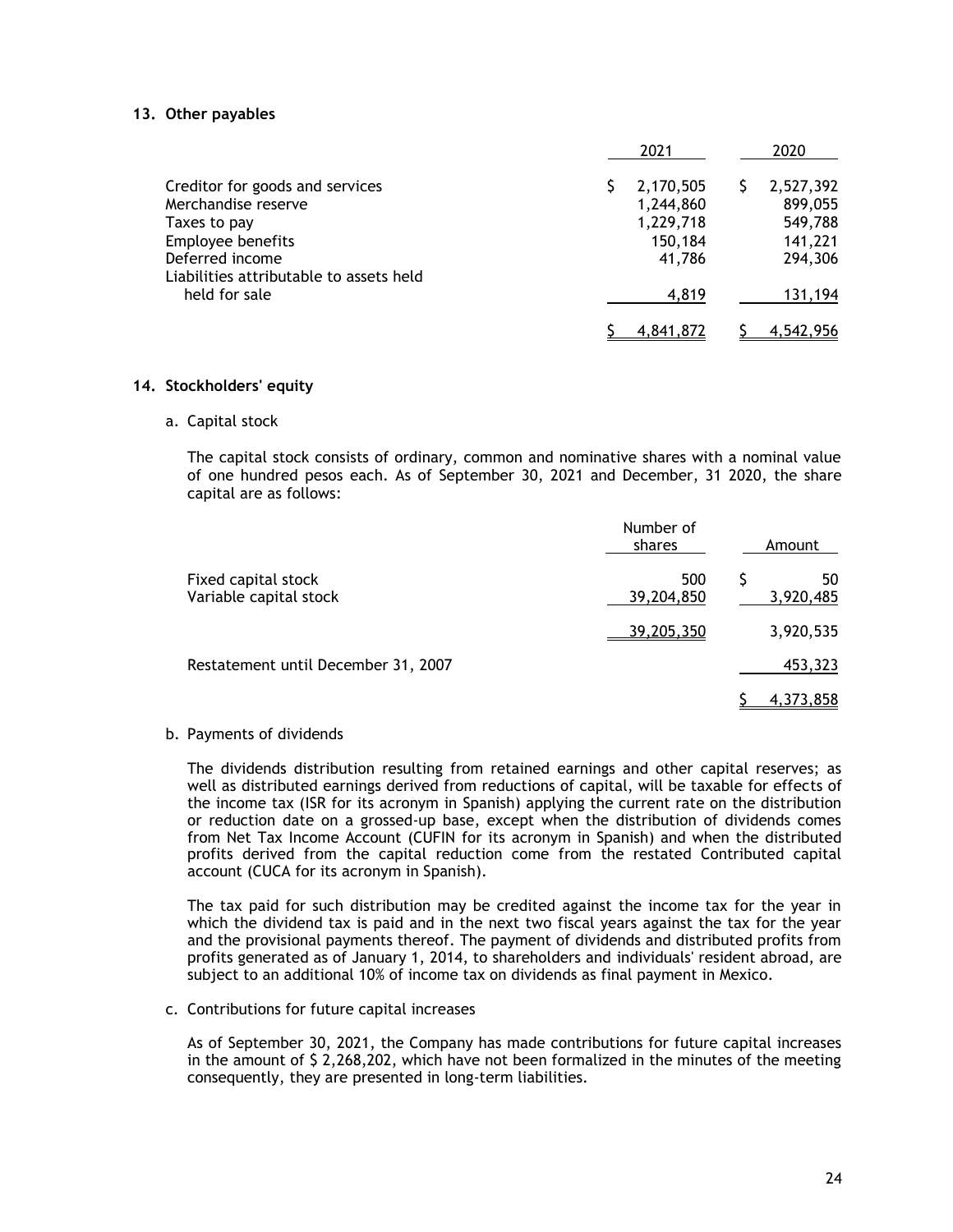### d. Legal reserve

The Company recognizes what is stated in item 20 of the Mexican General Law of Mercantile Companies, relative to the separation of 5% of net profits to form the "reserve fund" until this fund reaches the amount of 20% of the capital stock; The fund is intended to protect the capital of the company against eventual losses and / or contingencies that arise. The Company has a reserve fund as of September 30, 2021 of \$ 201,509.

e. Contribution capital account

The capital contributions made in cash, in kind, as well as the capitalization of liabilities, form the contribution capital account, which is updated annually in accordance with the provisions of the current Income Tax Law. As of September 30, 2021 the updated balance of the account called "Updated contribution capital" amounts to \$ 19,613,442. In the case of reimbursement to shareholders for the excess of said reimbursement over this amount, it must be given the tax treatment of a distributed profit.

f. Net tax profit account

Accumulated profits, including those that have been capitalized, are subject to ISR payment, in the case of distribution in cash or in kind, except that they correspond to profits pending distribution, on which the tax has already been covered, which form the CUFIN. As of September 30, 2021, the updated balance amounts to \$4,172,200.

g. Other comprehensive income

Other comprehensive income as of September 30,2021 and 2020 is composed as shown below:

|                                                                              | 2021                   | 2020      |
|------------------------------------------------------------------------------|------------------------|-----------|
| Net income of the period<br>Exchange gains arising on translation of foreign | 3,441,387 \$ 3,241,386 |           |
| operations in subsidiaries and associated companies                          | 779.937                | 3,504,677 |
| Comprehensive profit of the period                                           | 4.221.324              | 6.746.063 |

### **15. Revenue and costs**

As of September 30, 2021 and 2020 the principal income of the Company is as follows:

|                                                                      | 2021                                    | 2020                                    |
|----------------------------------------------------------------------|-----------------------------------------|-----------------------------------------|
| Inventory retail sales<br>Administrative services<br>Money transfers | \$31,089,578<br>13,611,133<br>3,270,113 | \$27,390,966<br>16,863,511<br>2,958,414 |
| Commissions and extended<br>warranty services                        | 665,546                                 | 667,611                                 |
|                                                                      | 48,636,370                              | 47,880,502                              |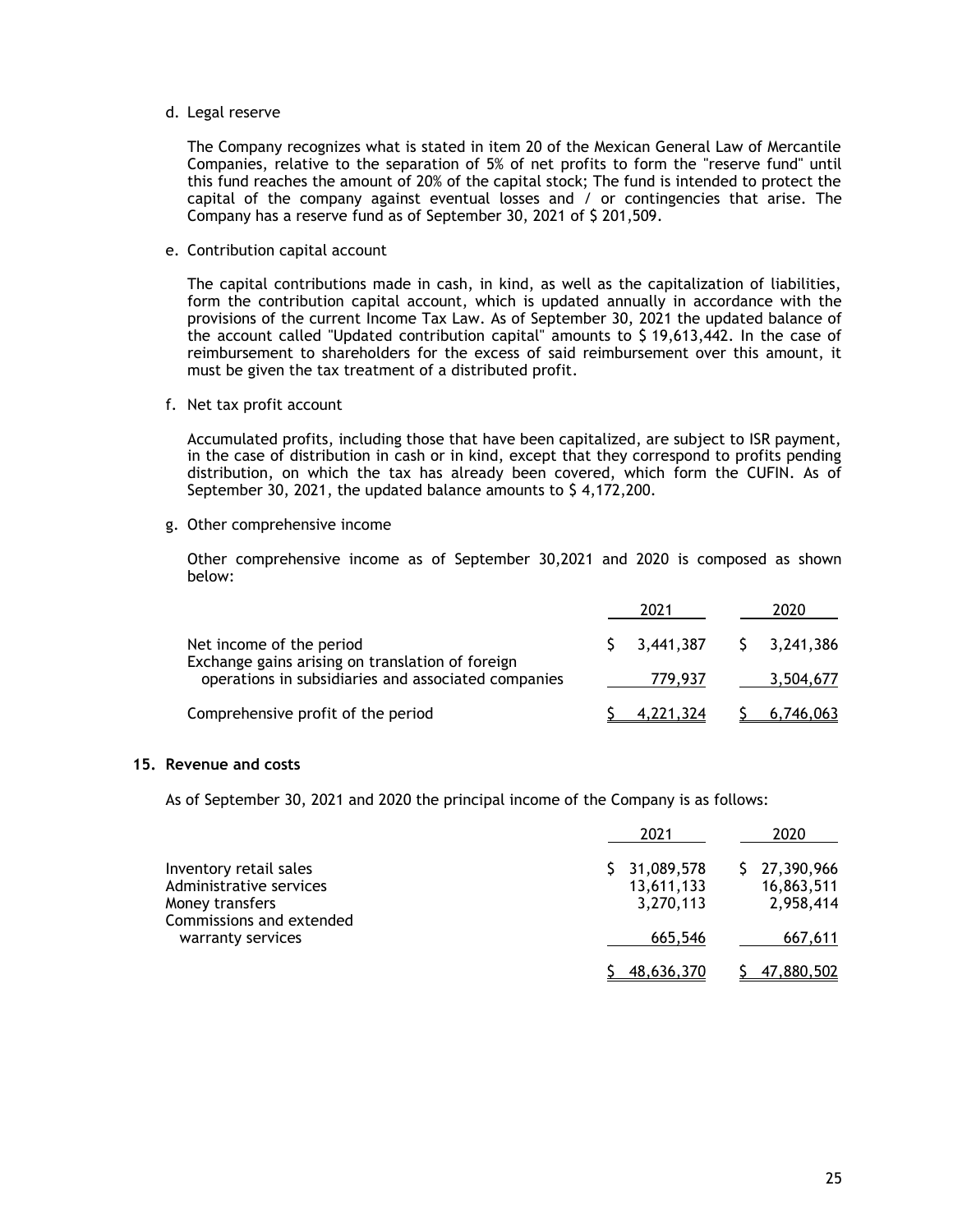As of September 30, 2021 and 2020 costs by nature are as follows:

|                                                                                            | 2021                          | 2020                          |
|--------------------------------------------------------------------------------------------|-------------------------------|-------------------------------|
| Inventory retail sales<br>Money transfers<br>Commissions and extended<br>warranty services | 24,738,991<br>\$.<br>89,275   | 21,465,161<br>Ş.<br>108,377   |
|                                                                                            | 410,425                       | 357,453                       |
|                                                                                            | 25,238,691                    | 21,930,991                    |
| Income taxes                                                                               |                               |                               |
| This item is integrated as shown below:                                                    |                               |                               |
|                                                                                            | 2021                          | 2020                          |
| Current income tax<br>Deferred income tax                                                  | \$<br>1,519,820<br>(246, 483) | 1,817,429<br>S<br>(1,010,088) |
|                                                                                            | 1,273,337<br>S                | 807,341<br>S                  |

- a. The ISR rate was 30% on a basis that differs from the accounting income mainly due to permanent differences such as annual adjustment for inflation, as well as certain nondeductible expenses.
- b. Grupo Elektra, S. A. B. de C. V. (conciliatory entity of NEM) and its Subsidiaries considered as conciliatory entity and integrated entities, respectively; determine the ISR according to what is mentioned in Article 64 of the ISR Law, Chapter IV "Of the optional regimen for Company entities". This new optional regime requires a participation in the capital of the subsidiaries of at least 80% and will allow the integrating Company (Controlling) to differ the annual tax payments of its integrated subsidiaries who generated profits for a period equivalent to 3 years to the extent that its expenses due to taxes do not exceed individually the expense for comprehensive tax of the Controlling Company, without considering those companies that have tax losses pending amortization prior to 2014. Foreign subsidiaries determine their income taxes according to the applicable tax rates in each jurisdiction.

### **17. Information by segments**

**16.** 

Condensed financial information by geographic area as of September 30, 2021 and 2020 is presented below:

|                               | Mexico        | Central<br>America | Other                    | Total         |
|-------------------------------|---------------|--------------------|--------------------------|---------------|
| September 30, 2021            |               |                    |                          |               |
| Income                        | 45,021,539    | 3,614,831          | $\blacksquare$           | 48,636,370    |
| Gross profit                  | 22, 232, 187  | 1,165,492          | $\blacksquare$           | 23,397,679    |
| Profit (loss) from operations | 3,846,148     | 330,645            | (11,784)                 | 4,165,009     |
| Depreciation and amortization | (2,470,475)   | (123, 734)         | $\overline{\phantom{a}}$ | (2,594,209)   |
| Income Tax                    | (1, 102, 116) | (90, 377)          | (80, 844)                | (1, 273, 337) |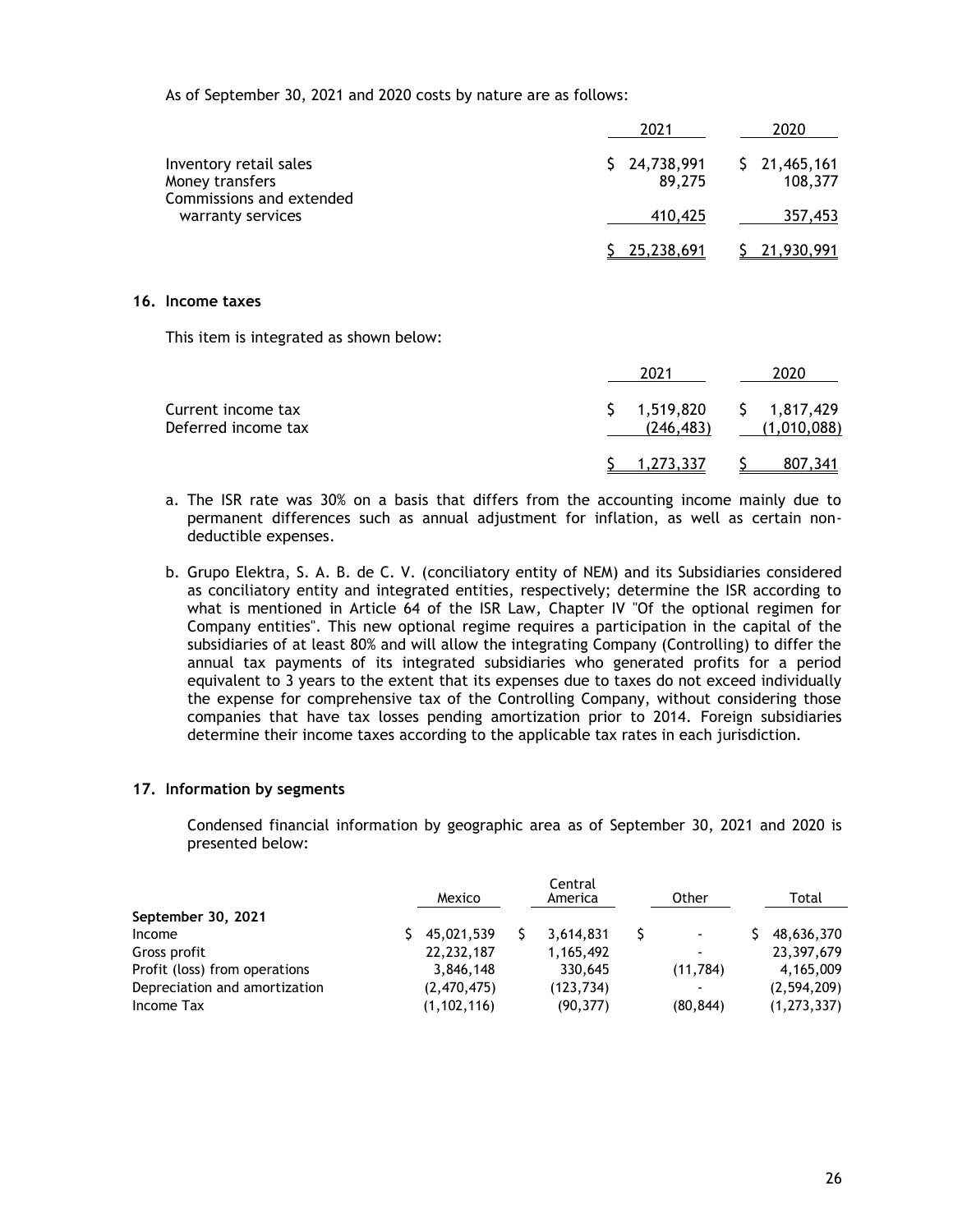|                               | Mexico      | Central<br>America | Other                    | Total       |
|-------------------------------|-------------|--------------------|--------------------------|-------------|
| September 30, 2020            |             |                    |                          |             |
| Income                        | 44,753,998  | 3,126,504          | $\blacksquare$           | 47,880,502  |
| Gross profit                  | 24,976,151  | 973,360            | $\blacksquare$           | 25,949,511  |
| Profit (loss) from operations | 3,553,732   | 204,500            | (12, 151)                | 3,746,081   |
| Depreciation and amortization | (2,345,736) | (153, 821)         | $\overline{\phantom{a}}$ | (2,499,557) |
| Income Tax                    | (656,070)   | (61, 430)          | (89, 841)                | (807, 341)  |

### **18. Commitments and contingencies**

#### a. Commitments

i. The Company is the Trustor and Second Trustee of an Irrevocable Administration Trust, Payment Source and Guarantee, established as a financing structure obtained by Grupo Elektra, S. A. B. de C. V. (Grupo Elektra), through which the Company provides the main source of payment, which are the commissions generated by the remittance payment service charged to various business partners.

On July 2017, Grupo Elektra made a disposition of the loan for \$ 2,000,000 with Banco Nacional de Comercio Exterior, for a term of 10 years.

On June 2018, Grupo Elektra made an additional disposal for \$ 1,000,000 with Banco Multiva, for a term of 5 years.

### b. Contingencies

### **Processes in South America**

The closure of operations in the Federative Republic of Brazil is divided into two processes:

1. Closing of commercial operations:

On May 8, 2015, the commercial subsidiaries started a judicial recovery procedure (similar to commercial bankruptcy) before the 31st Civil Court in the capital of the State of Pernambuco, Brazil with procedure number 6174-66-2015.8.17.0001, in order to make the orderly payment to their creditors, which consist of liquid credits with various creditors amounting to R\$22 million (US\$ 7 million) at December 1, 2015 (date on which the most recent list of creditors was published), and non-liquid credits of labor creditors are assumed in an amount approximating R\$ 132 million (US\$ 42 million).

In June 2016, the meeting of creditors (maximum body for recovery to approve any novation of obligations) approved the judicial recovery plan filed by the commercial subsidiaries (the "Recovery Plan"), which in turn was approved by the Lower Court. That plan reduced the liquid contingency from R\$ 22 million (US\$ 7 million) to R\$ 7 million (US\$ 2 million), and we estimate that the non-liquid contingency will be reduced from R\$ 132 million (US\$ 42 million) to R\$ 2 million (US\$ 600 thousand) as a result of the Plan.

In August 2016, junior creditors challenged the approval of the Recovery Plan before the Court of Justice of the State of Pernambuco, since that authority ruled that the plan discussed was juridically valid on April 12, 2017, since it complied with the formalities set forth in Brazilian legislation. That ruling was final.